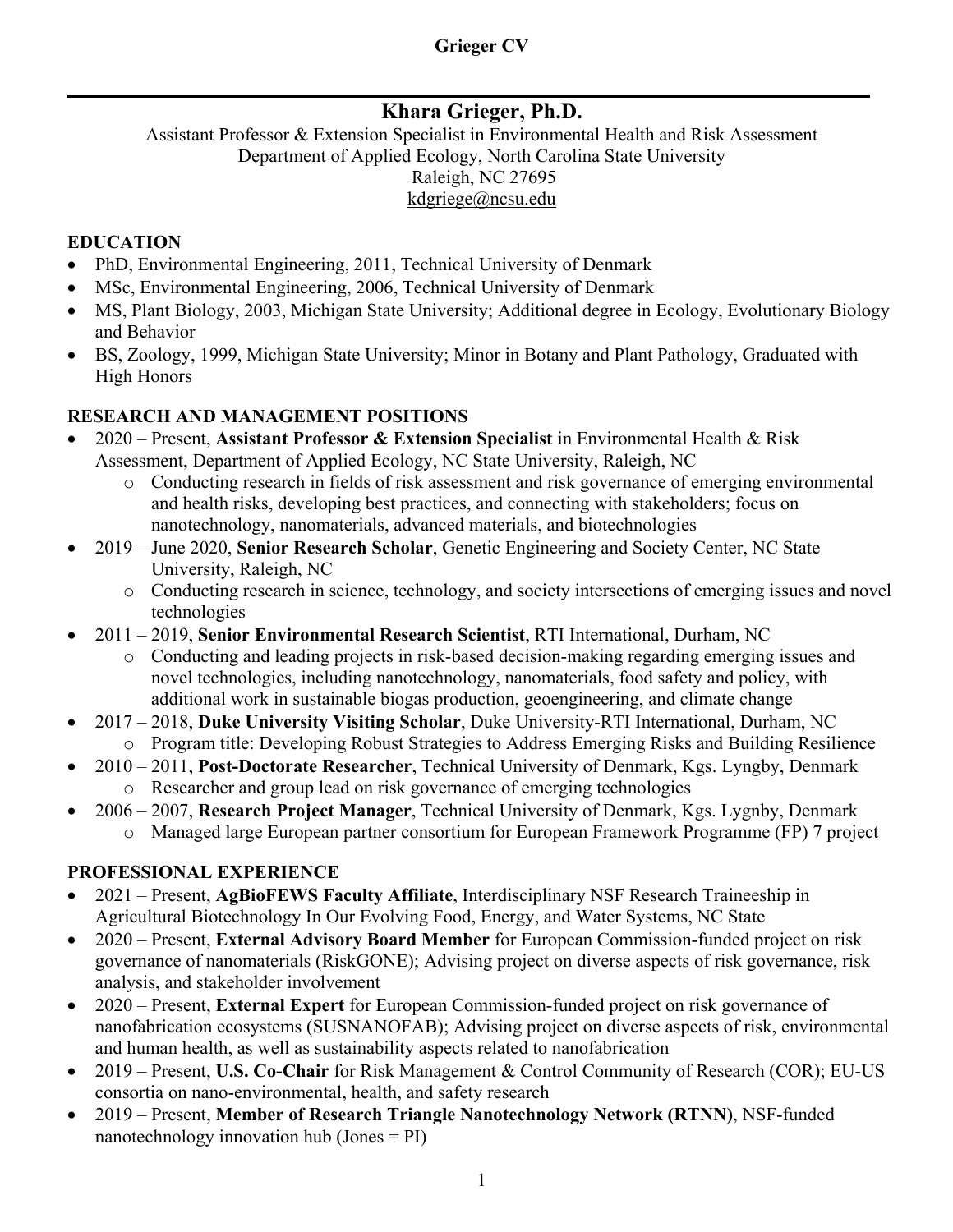- 2019 Present, **Executive Committee Member**, Genetic Engineering and Society Center, NSU
- 2019 Present, **Member of the Center for Human Health and the Environment**, NCSU
- 2018 Present, **Environmental Advisory Board Member**, Town of Cary, NC; Advising Town of Cary on environmental issues
- 2019 2020, **External Advisory Board Member** for European Commission-funded project focused on risk governance of nanomaterials (caliBRAte); Advising project on diverse aspects of risk governance, risk analysis, and stakeholder perceptions
- 2014-2018, Member of American National Standards Institute-Accredited **US Technical Advisory Group to International Standards Organization (ISO) Technical Committee (TC) 229** – *Nanotechnologies;*  RTI technical lead on nanotechnology standards for regulatory and non-regulatory purposes

## **HONORS AND AWARDS**

- 2021, Goodnight Early Career Innovator Award, NC State
- 2018, Research Triangle Nanotechnology Network (RTNN) Collaborative Award
- 2018, HOT paper selection for *Environmental Science: Nano*
- 2017, American Society of Civil Engineers State-of-the-Art Civil Engineering Award
- 2013-2017, Highly Published Author Award, RTI International
- 2014, 2017, Highly Cited Author Award, RTI International
- 2014, Professional Development Award, RTI International
- 2013, Early Career Award, RTI International
- 2011, Best Young Scientist Prize, Integ-Risk and Society for Risk Analysis
- 2010, Student Merit Award, Emerging Nanoscale Materials Specialty Group, Society for Risk Analysis
- 2010, Travel Scholarship, Society for Risk Analysis
- 2010, Travel Scholarship, Otto Mønsteds Fund
- 2009, Outstanding Student Paper Award Certificate, American Geophysical Union
- 2009, Student Award, Fourth International Conference on Environmental Effects of Nanoparticles

## **RESEARCH AND PROJECT SUPPORT**

#### Current

| $\mathbf{I}$ . | <b>Grieger PI</b> (NC State – Iowa State University)                                | <b>USDA/NIFA \$649,515</b> |  |  |  |  |
|----------------|-------------------------------------------------------------------------------------|----------------------------|--|--|--|--|
|                | Interdisciplinary Approaches to Evaluate Societal Implications and Foster           |                            |  |  |  |  |
|                | Sustainability of Genetic Engineering and Nanotechnology in Food and Agriculture    |                            |  |  |  |  |
| П.             | Grieger PI, Kuzma Co-PI (NC State)                                                  | <b>USDA/NIFA \$499,856</b> |  |  |  |  |
|                | Social Implications and Best Practices for Responsible Innovation of Nanotechnology |                            |  |  |  |  |
|                | in Food and Agriculture; 2019-2022                                                  |                            |  |  |  |  |
| Ш.             | <b>Grieger PI</b> (NC State – Duke University)                                      | SRA \$20,000               |  |  |  |  |
|                | Society for Risk Analysis (SRA) Strategic Plan Initiative; 2019-2022                |                            |  |  |  |  |
| Ш.             | Grieger Co-PI and Knowledge Transfer Co-Director, Jones PI (NC State)               | <b>NSF \$25M</b>           |  |  |  |  |
|                | The Science and Technologies for Phosphorus Sustainability (STEPS) Center           |                            |  |  |  |  |
| IV.            | Grieger and Kuzma Co-PI (NC State), Borsuk PI (Duke University),                    | <b>NSF/DRMS \$565,872</b>  |  |  |  |  |
|                | Quick Fixes to Collective-Risk Social Dilemmas                                      |                            |  |  |  |  |
| V.             | Grieger Co-PI, Williams PI (NC State)                                               | NC State \$556,250         |  |  |  |  |
|                | GRIP4PSI: Improving Crop Productivity and Value Through Heterogeneous               |                            |  |  |  |  |
|                | Data Integration, Analytics, and Decision Support Platforms; 2020-2023              |                            |  |  |  |  |
| VI.            | Grieger Co-PI, Kuiken PI (NC State)                                                 | <b>USDA/NIFA \$25K</b>     |  |  |  |  |
|                | Biotechnology Risk Assessment Grant Program (2020-2021)                             |                            |  |  |  |  |
| VII.           | Grieger Co-PI, Jones (PI) (NC State) (2021-2026)                                    |                            |  |  |  |  |
|                | Cultivating A Resilient Workforce By Integrating A Culturally Competent Community   |                            |  |  |  |  |
|                | of Scholarship & Data Science in Food & Agricultural Research                       | <b>USDA/NIFA \$238,500</b> |  |  |  |  |
|                |                                                                                     |                            |  |  |  |  |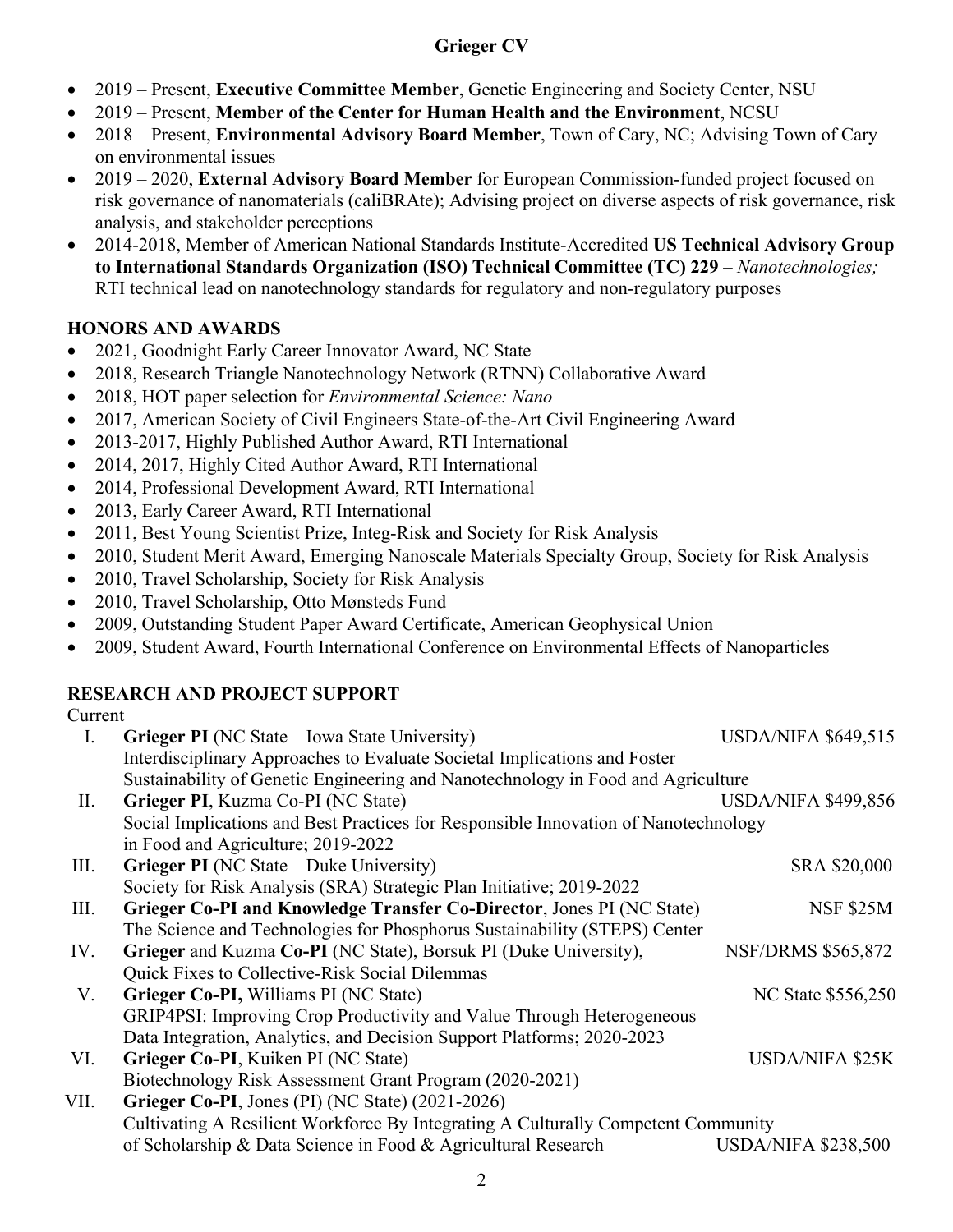|       | Recent Unfunded Proposals (2020-2021)                                            |                           |
|-------|----------------------------------------------------------------------------------|---------------------------|
| I.    | Grieger Co-PI, Roberts, D PI (NC State)                                          | NSF/USDA \$10M            |
|       | AI Institute: DECision Intelligence in Supply Chains for ImproVEd (DECISIVE)     |                           |
|       | <b>Agriculture Outcomes</b>                                                      |                           |
| П.    | Grieger Team-Member, Kuzma PI (NC State)                                         | Equality Can't Wait \$10M |
|       | Changing Landscapes: Brave Spaces for Advancing Women in Agricultural Technology |                           |
| III.  | Grieger Co-PI, Duckworth PI (NC State)                                           | <b>NIH \$1.45M</b>        |
|       | Harnessing Nanofunctional Materials and the Plant-Soil-Microbe Continuum for     |                           |
|       | <b>Environmental Remediation</b>                                                 |                           |
| IV.   | Grieger Co-PI, Dean PI (NC State)                                                | <b>USDA/NIFA \$9.9M</b>   |
|       | Rapid Innovation in SystEms Engineering and Agricultural Sustainability          |                           |
|       | (RiseEnAg): Enabling Convergent Solutions to Crop, Food-Borne Pathogens          |                           |
| V.    | Hesterberg PI, Grieger Collaborator (NC State)                                   | NC State \$650,000        |
|       | GRIP4PSI: "Intelligent" Plant-Responsive Nutrient-Delivery Systems: The Next     |                           |
|       | <b>Generation of Fertilizers</b>                                                 |                           |
|       | Past Support                                                                     |                           |
| Ι.    | Grieger Project Team Member, Jones PI (NC State)                                 | <b>NSF \$5.5M</b>         |
|       | Research Triangle Nanotechnology Network (RTNN); 2019-2021                       |                           |
| П.    | Grieger Co-PI, Jones PI (NC State)                                               | RTI-NC State \$575,000    |
|       | Game-Changing Research Incentive Program (GRIP); Water Sustainability            |                           |
|       | through Nanotechnology; 2017-2020                                                |                           |
| III.  | Grieger Co-PI, Parvathikar PI (RTI)                                              | RTI \$85,000              |
|       | Sustainable Farming Practices via Biogas-Derived Chemicals, 2018-2019            |                           |
| IV.   | Grieger RTI Lead, Jensen PI (Danish National Research Centre for the             |                           |
|       | Working Environment) caLIBRATe: Risk governance for manufactured                 |                           |
|       | nanomaterials and products                                                       | EU Commission $€9.7M$     |
| V.    | Grieger Governance Lead, Borsuk PI                                               | Duke University, \$92,312 |
|       | Duke University Collaboratory Grant: Decisions, Risks, and Governance of         |                           |
|       | Geoengineering                                                                   |                           |
| VI.   | <b>Grieger PI and Technical Lead</b>                                             | Duke University, \$51,947 |
|       | Developing Robust Strategies to Address Emerging Risks and Building              |                           |
|       | Resilience; 2017-2018                                                            |                           |
| VII.  | <b>Grieger Project Manager and Technical Lead; RTI</b>                           | <b>FDA/CVM</b>            |
|       | Decision Analysis Support for Implementing a Risk-Informed Decision              |                           |
|       | Making System in the FDA Foods and Veterinary Medicine Program; 2016-2018        |                           |
| VIII. | <b>Grieger Project Manager and Technical Lead; RTI</b>                           | <b>FDA/CFSAN</b>          |
|       | Develop and Validate Risk Ranking Model (version 3); 2015-2017                   |                           |
| IX.   | <b>Grieger Project Manager and Technical Lead; RTI</b>                           | <b>FDA/CFSAN</b>          |
|       | Development of a Risk-Ranking Tool for the Determination of High Risk Foods      |                           |
|       | Among U.S. Food and Drug Administration-Regulated Products; 2013-2015            |                           |
| Х.    | <b>Grieger Technical Lead; RTI</b>                                               | <b>NIOSH</b>              |
|       | Validation of Tier 2 Processes for Occupational Exposure Banding; 2014           |                           |
| XI.   | <b>Grieger Project Manager; RTI</b>                                              | <b>IFT</b>                |
|       | Implement and Evaluate the High Risk Foods Model: For Recordkeeping and Product  |                           |
|       | Tracing; 2012-2013                                                               |                           |
| XII.  | <b>Grieger Project Manager; RTI</b>                                              | <b>FDA/CFSAN</b>          |
|       | Development of a Risk Ranking Tool for the Determination of High Risk Foods      |                           |
|       | among FDA-Regulated Products; 2012-2013                                          |                           |
|       |                                                                                  |                           |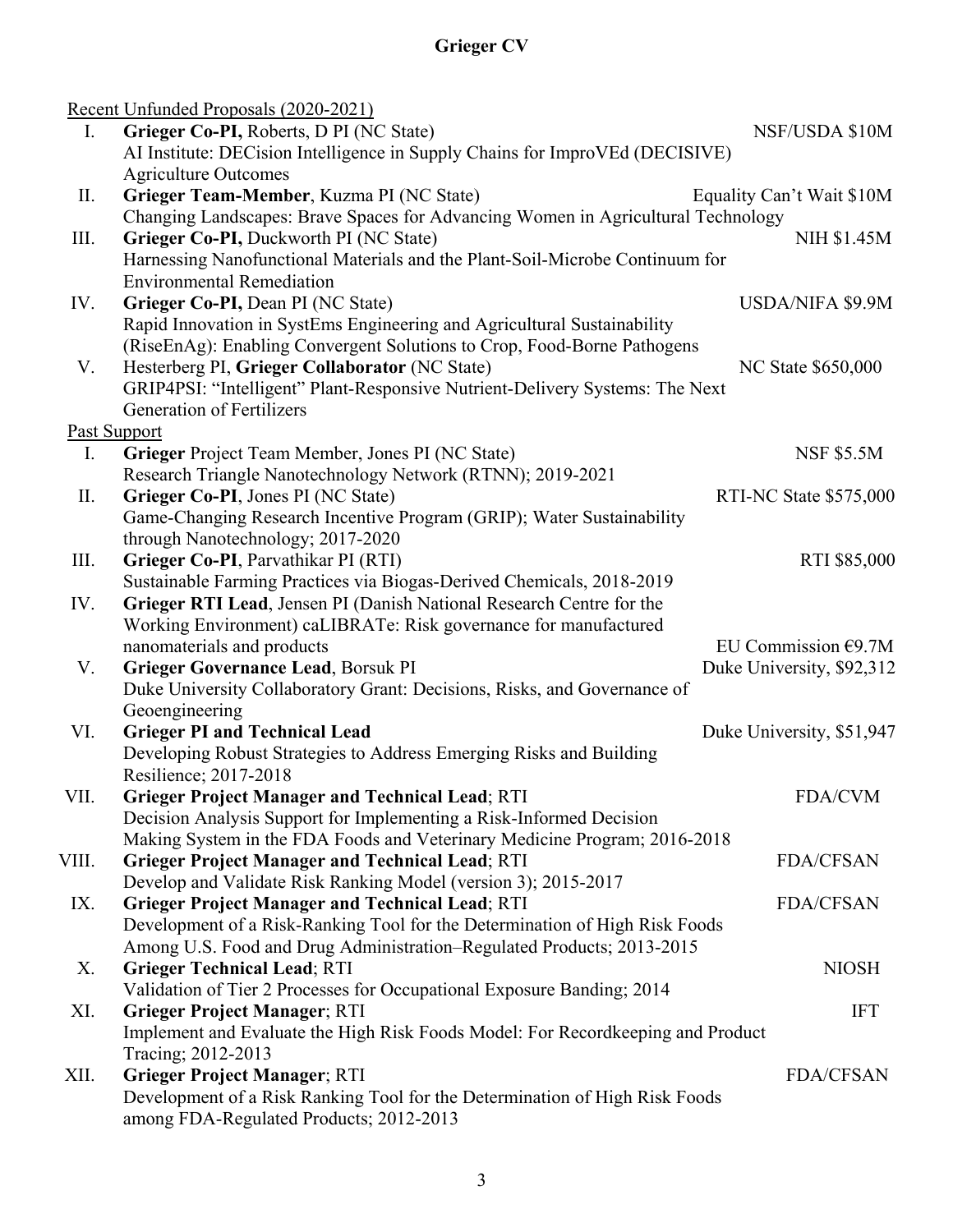| XIII. | <b>Grieger Project Manager and Technical Lead; RTI</b><br>Identify Army Materiel Incorporating Nanomaterials and Associated Soldier Health<br>Risks; 2011-2012                                                                                                                                                                                                                                      | Army                 |
|-------|-----------------------------------------------------------------------------------------------------------------------------------------------------------------------------------------------------------------------------------------------------------------------------------------------------------------------------------------------------------------------------------------------------|----------------------|
| XIV.  | <b>Grieger Project Manager and Technical Lead; RTI</b><br>Conceptual Model Development - Comprehensive Environmental Assessment Web<br>Interface; 2012                                                                                                                                                                                                                                              | <b>EPA</b>           |
| XV.   | <b>Grieger Project Manager and Technical Lead; RTI</b><br>Nanomaterial Case Study Workshop Process: Identifying and Prioritizing Research<br>for Multiwalled Carbon Nanotubes; 2011-2012                                                                                                                                                                                                            | <b>EPA</b>           |
| XVI.  | Grieger Technical Lead; Technical University of Denmark<br>NanoImpactNet: European Network on Health and Environmental Impact<br>of Nanomaterials; 2011<br>iNTeg-Risk: Early Recognition, Monitoring and Integrated Management<br>$\bullet$<br>of Emerging, New Technology Related Risks; 2011<br>PlasmaNice: Atmospheric Plasmas for Nanoscale Industrial Surface<br>$\bullet$<br>Processing; 2011 | <b>EU</b> Commission |

• RiskBridge; 2007-2009

## **PUBLICATIONS**

Journal Articles

- 1. Ruzante, J. M., Shumaker, E. T., Holt, S., Mayer, S., Kokotovich, A., Cuchiara, M., Binder, A. R., Kuzma, J., and **Grieger, K**. 2022. Eliciting Stakeholder Perceptions Using a Novel Online Engagement Platform: A Case Study on Nano-Agrifoods. *RTI Press* Publication No. OP- 0071-2201. Research Triangle Park, NC: RTI Press. https:// doi .org/ 10 .3768/ rtipress .2022.op .0071 .2201
- 2. Kokotovich, A., Kuzma, J., Cummings, C., **Grieger**, **K**. 2021. Responsible innovation definitions, practices, and motivations from nanotechnology researchers in food and agriculture. *NanoEthics*, https://doi.org/10.1007/s11569-021-00404-9*.*
- 3. **Grieger, K.**, Merck, A., Cuchiara, M., Binder, A., Kokotovich, A., Cummings, C., Kuzma, J. Responsible Innovation of Nano-Agrifoods: Insights and Views from U.S. Stakeholders. *NanoImpact*, 24 (October 2021), 100365: [https://doi.org/10.1016/j.impact.2021.100365.](https://doi.org/10.1016/j.impact.2021.100365)
- 4. Zhi, Y., Call, D., **Grieger, K.,** Duckworth, O., Jones, J.L., Knappe, D. 2021. Influence of Natural Organic Matter and pH on Phosphate Removal by and Lanthanum Release from Lanthanum-Modified Bentonite. *Water Research*, 202: 117399 *–* https://doi.org/10.1016/j.watres.2021.117399.
- 5. Cummings, C.L., Kuzma, J., Kokotovich, A., Glas, D., **Grieger, K**. 2021. Barriers to responsible innovation of nanotechnology applications in food and agriculture: A study of US experts and developers. *NanoImpact*, 23: 100326.
- 6. Kuiken, T., Barrangou, R., **Grieger**, **K**. 2021 "(Broken) Promises of Sustainable Food and Ag through New Biotechnologies: The CRISPR Case. *The CRISPR Journal*, 4(1): 25-31.
- 7. Huang, Y., Li, W., Gao, J., Wang, F., Yang, W., Han, L., Lin, D., Min, B., Zhi, Y., **Grieger**, K., Yao, J. 2021. Effect of microplastics on ecosystem function: Microbial nitrogen removal mediated by benthic macroinvertebrates. *Science of the Total Environment*, 754: 142133.
- 8. Doydora, S., Gatiboni, L., **Grieger**, **K**., Hesterberg, D., Jones, J., McLamore, E., Peters, R., Sozzani, R., Van den Broeck, L., Duckworth O. 2020. Accessing Legacy Phosphorus in Soil. *Soil Systems*, 4(74): doi:10.3390/soilsystems4040074.
- 9. Kuzma, J., **Grieger, K**. 2020. Community-Led Governance for Gene-Edited Crops. *Science*, 370(6519): 916-918.
- 10. Zhi, Y., Zhang, C., Hjorth, R., Baun, A., Duckworth, O., Call, D., Knappe, D., Jones, J., **Grieger, K.** 2020. Emerging Lanthanum (III)-containing Materials for Phosphate Removal from Water: A Review towards Future Developments. *Environment International*, 145: 106115.
- 11. Saia, S., Nelson, N., Huseth, A., **Grieger, K.,** Reich, B. 2020. Transitioning Machine Learning from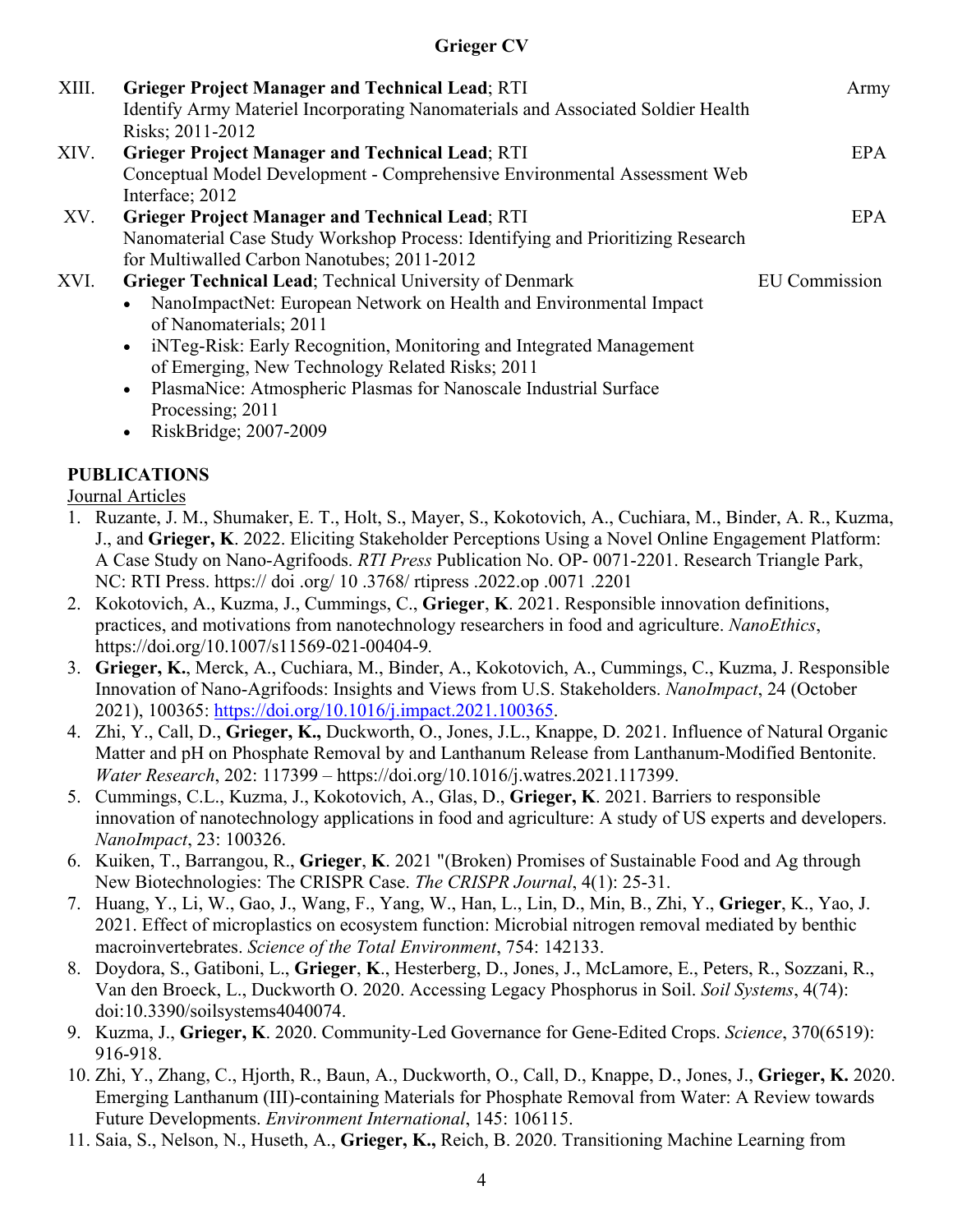Theory to Practice in Natural Resource Management. *Ecological Modelling,* 435: 109257.

- 12. Kuzma, J., **Grieger, K.**, Cummings, C.L., Brown, Z. S. 2020. Pandemics Call for Systems Approaches to Research and Funding. *Issues in Science and Technology*, May 4, 2020. Available: https://issues.org/pandemics-call-for-systems-approaches/
- 13. **Grieger, K**., Jones, J.L., Hansen, S.F., Hendren, C.O., Jensen, K.A., Kuzma, J., Baun, A. 2019. What are the Key Best Practices from Nanomaterial Risk Analysis That May Be Relevant for Other Emerging Technologies? *Nature Nanotechnology,* 14, 998–1001, doi:10.1038/s41565-019-0572-1.
- 14. Porcari, A., Borsella, E., Benighaus, C., **Grieger, K**., Isigonis, P., Chakravarty, S., Kines, P., Jensen, K.A. 2019. From Risk Perception to Risk Governance in Nanotechnology: A Multi-Stakeholder Study. *Journal of Nanoparticle Research*, 21(11), 1-19.
- 15. **Grieger, K.,** Felgenhauer, T., Renn, O., Wiener, J., Borsuk. 2019. Emerging Risk Governance for Stratospheric Aerosol Injection as a Climate Management Technology. *Environmental System and Decisions*, 39(4), 371-382.
- 16. Isigonis, P., Hristozov, D., Benighaus, C., Giubilato, E., **Grieger, K**., Pizzol, L., Semenzin, E., Linkov, I., Zabeo, A., Marcomini, A. 2019. Risk Governance of Nanomaterials: Review of Criteria and Tools for Risk Communication, Evaluation, and Mitigation. *Nanomaterials*, 9(696), doi:10.3390/nano9050696
- 17. Mortensen, N.P., Johnson, L., **Grieger, K.**, Fennell, T.R. 2019. Biological Interactions between Nanomaterials and Placental Development and Function Following Oral Exposure. *Reproductive Toxicology*, 90:150-165.
- 18. **Grieger, K.**, Bossa, N., Levis, J., von Borries, K., Strader, P., Cuchicara, M., Hendren, C.O., Hansen, S.F., Jones, J. 2018. Application and Testing of Risk Screening Tools for Nanomaterial Risk Analysis. *Environmental Science: Nano*, 5:1844-1858.
- 19. Hjorth, R., Holden, P.A., Hansen, S.F., Colman, B.P., **Grieger, K.,** Hendren, C.O. 2017. The Role of Alternative Testing Strategies in Environmental Risk Assessment of Engineered Nanomaterials. *Environmental Science: Nano*, 4:292-301.
- 20. Ruzante, J., **Grieger, K**., Woodward, K., Lambertini, E., Kowalcyk, B. 2017. The Use of Multi-Criteria Decision Analysis in Food Safety Risk-Benefit Assessment*. Food Protection Trends*, March: 132-139.
- 21. Lebov, J., **Grieger K.**, Womack D., Zaccaro, D. Whitehead, N. Kowalcyk, B., Macdonald, P. 2017. A Framework for One Health Research. *One Health*, 3:44-50.
- **22. Grieger, K**., Harrington, J., Mortensen, N. 2016. Prioritizing Research Needs for Analytical Techniques Suited for Engineered Nanomaterials in Food. *Trends in Food Science & Technology*, 50: 219-229.
- 23. **Grieger, K**., Hansen, S.F., Mortensen, N., Cates, S., Kowalcyk, B. 2016. International Implications of Labeling Foods containing Engineered Nanomaterials. *Journal of Food Protection*, 79(5): 830-842.
- 24. Powers, C., **Grieger, K**., Meacham, C., Lassiter, M., Gift, J., Lehmann, G., Hendren, C., Davis, M., Burgoon, L. 2016. Applying Comprehensive Environmental Assessment to Research Planning for Multiwalled Carbon Nanotubes: Refinements to Inform Future Stakeholder Engagement. *Integrated Environmental Assessment and Management*, 12(1): 96-108.
- 25. **Grieger, K**., Redmon, J., Money, E., Widder, M. Van der Schalie, W., Beaulieu, S., Womack, D. 2015. A Relative Ranking Approach for Nano-Enabled Applications to Improve Risk-Based Decision Making: A Case Study of Army Materiel. *Environment, Systems and Decisions*, 35(1):42-53.
- 26. **Grieger, K**., Sayes, C., Chen, E., Ensor, D., Jayanty, R.K.M. 2015. Safe Handling of Engineered Nanomaterials: Turning Knowledge into Practice. *RTI Press Publication* No. OP-0022-1505. Research Triangle Park, NC: RTI Press. http://dx.doi.org/10.3768/rtipress.2015.op.0022.1505
- 27. Bates, M.E., **Grieger, K.D**., Trump, B.D., Keisler, J.M., Plourde, K.J., Linkov, I. 2015. Emerging Technologies for Environmental Remediation: Integrating Data and Judgment. *Environmental Science & Technology,* 50(1): 349-358.
- 28. Powers, C., **Grieger, K**., Beaudrie, C., Hendren, C., Davis, M., Wang, A., Sayes, C. MacDonell, M., Gift, J. 2015. Data dialogues: critical connections for designing and implementing future nanomaterial research. *Environment, Systems and Decisions*, 35(1):76-87.
- 29. **Grieger, K**., Sayes, C., Hendren, C.O., Rothrock, G., Mansfield, C., Jayanty, R.K.M., Ensor, D. 2013.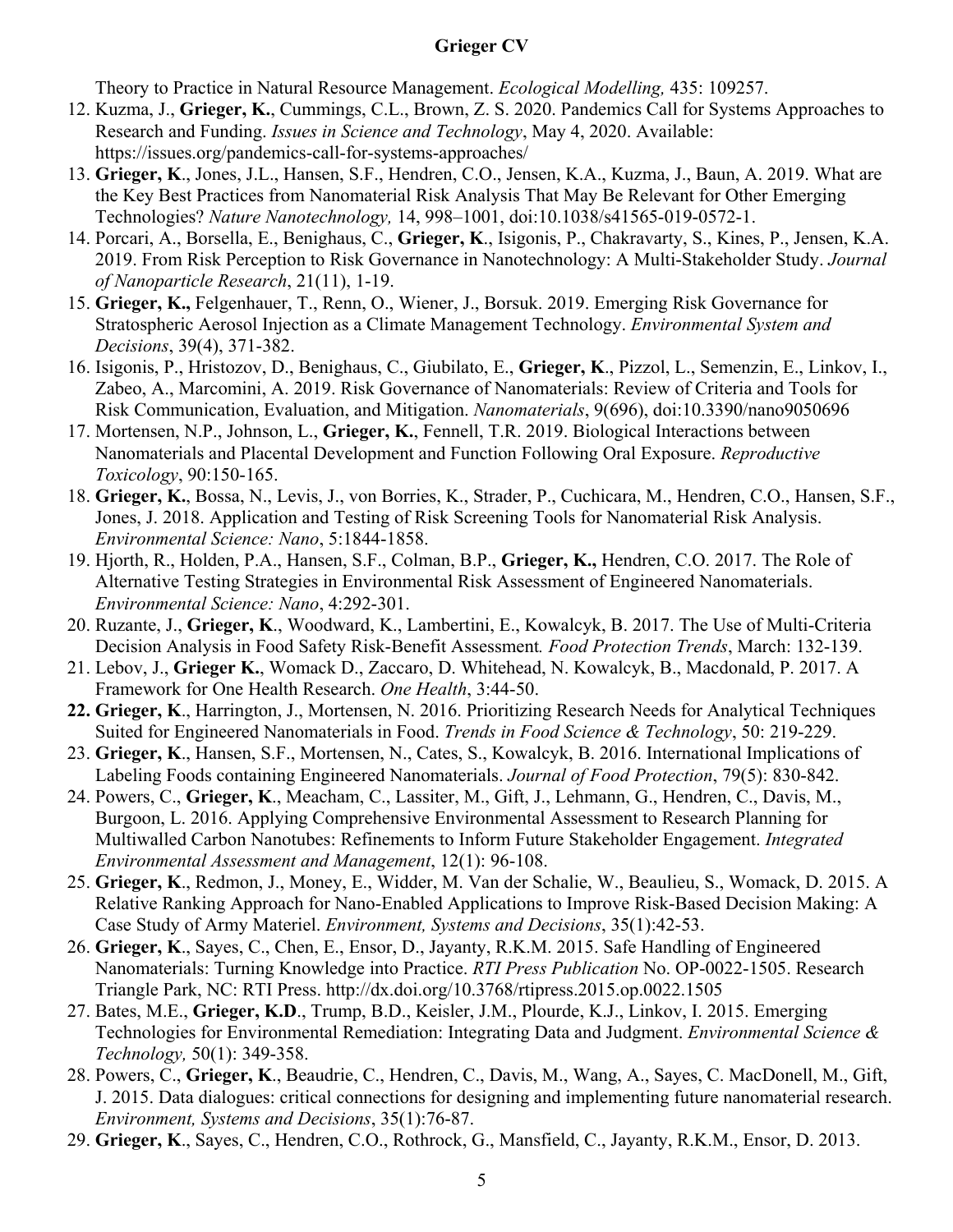Multi-stakeholder collaboration is key to solving society's grand challenges: The case of responsible nanomaterial development. *EHS Today* – *December Issue;*Available: http://ehstoday.com/training/findingkey-responsible-nanomaterial-development?page=1.

- 30. Powers, C., **Grieger, K**., Hendren, C., Meacham, C., Lassiter, M.G., Gurevich, G., Money, E., Lloyd, J., Beaulieu, S.M. 2014. A web-based tool to engage stakeholders in informing research planning for future decisions on emerging materials. *Science of the Total Environment*, 470-471:660-668.
- 31. Hansen, S.F., Nielsen, K.N., Knudsen, N., **Grieger, K.**, Baun, A. 2013. Operationalization and application of "early warning signs" to screen nanomaterials for harmful properties. *Environmental Science: Processes & Impacts*, 15**:** 190-203.
- 32. Hendren, C., Lowry, M., **Grieger, K.**, Money, E., Johnston, J., Wiesner, M., Beaulieu, S. 2013. Modeling Approaches for Characterizing and Evaluating Exposure to Engineered Nanomaterials: A Critical Review. *Environmental Science & Technology,* 47(3):1190-205.
- 33. Renn, O., **Grieger, K**., Øien, K., Andersen, H.B. 2013. Benefit-Risk Tradeoffs in Retrospect: How major stakeholders perceive the decision making process in the Goliat oil field development in the Barents Sea. *Journal of Risk Research,* 16(9):1163-1185.
- 34. **Grieger, K**, Wickson, F, Andersen, HB, Renn, O. 2012. Improving risk governance of emerging technologies through public engagement: the neglected case of nano-remediation? *International Journal of Emerging Technologies and Society*, 10:61-78.
- 35. **Grieger, K**., Laurent, A., Miseljic, M., Christensen, F., Baun, A. 2012. Analysis of current research addressing complementary use of life-cycle assessment and risk assessment for engineered nanomaterials: have lessons been learned from previous experience with chemicals? *Journal of Nanoparticle Research*, 14(7): 958-981.
- 36. **Grieger, K**., Linkov, I., Hansen, S.F., Baun, A. 2012. Environmental risk analysis for nanomaterials: Review and evaluation of frameworks. *Nanotoxicology*, 6(2):196-212.
- 37. **Grieger, K**., Hansen, S.F., Sørensen, P.B., Baun, A. 2011. Conceptual modeling for identification of worst case conditions in environmental risk assessment of nanomaterials using nZVI and C60 as case studies. *Science of the Total Environment*, 409: 4109-4124.
- 38. **Grieger, K**. 2011. Understanding and assessing potential environmental risks of nanomaterials: Emerging tools for emerging risks - a PhD project. *Miljø og Sundhed*, 17(1): 43-46.
- 39. **Grieger, K**. 2011. Assessing the Potential Risks of Nano-Materials Emerging Tools for Emerging Risks. *European Safety and Reliability Association*, September: 4-5.
- 40. **Grieger, K**., Fjordbøge, A., Hartmann, N.B., Eriksson, E., Bjerg, P.L., Baun, A. 2010. Environmental benefits and risks of zero-valent iron nanoparticles (nZVI) for in situ remediation: risk mitigation or tradeoff? *Journal of Contaminant Hydrology*, 118: 165-183.
- 41. **Grieger, K**., Baun, A, Owen, R. 2010. Redefining Risk Research Priorities for Nanomaterials. *Journal of Nanoparticle Research,* 2(2): 383–392.
- 42. Wickson, F., **Grieger, K**., Baun, A. 2010. Nature and Nanotechnology: Science, Ideology and Policy. *International Journal of Emerging Technologies and Society*, 8(1): 5-23
- 43. **Grieger, K**., Hansen, S.F., Baun, A. 2009. The known unknowns of nanomaterials: Describing and characterizing uncertainty within environmental, health and safety risks. *Nanotoxicology,* 3(3): 1-12.
- 44. Baun, A., Hartmann, N.B., **Grieger, K**., Hansen, S.F. 2009. Setting the limits for engineered nanoparticles in European surface waters. *Journal of Environmental Monitoring*, 11(10): 1774 - 1781*.*
- 45. Kristensen, J., Vinding, K., **Grieger, K**., Hansen, S.F. 2009. Adopting eco-innovation in Danish polymer industry working with nanotechnology: drivers, barriers and future strategies. *Nanotechnology Law & Business* 6(416) (Fall 2009): 416-440.
- 46. Sørensen, P., Thomsen, M., Assmuth, T., **Grieger, K**., Baun, A. 2009. Conscious worst case definition for risk assessment, part I: A knowledge mapping approach for defining most critical risk factors in integrative risk management of chemicals and nanomaterials. *Science of the Total Environment*, 408, 3852-3859.
- 47. Baun, A., Hartmann, N.B**., Grieger, K**., Kusk, K.O. 2008. Ecotoxicity of engineered nanoparticles to aquatic invertebrates – a brief review and recommendations for future toxicity testing. *Ecotoxicology*, 17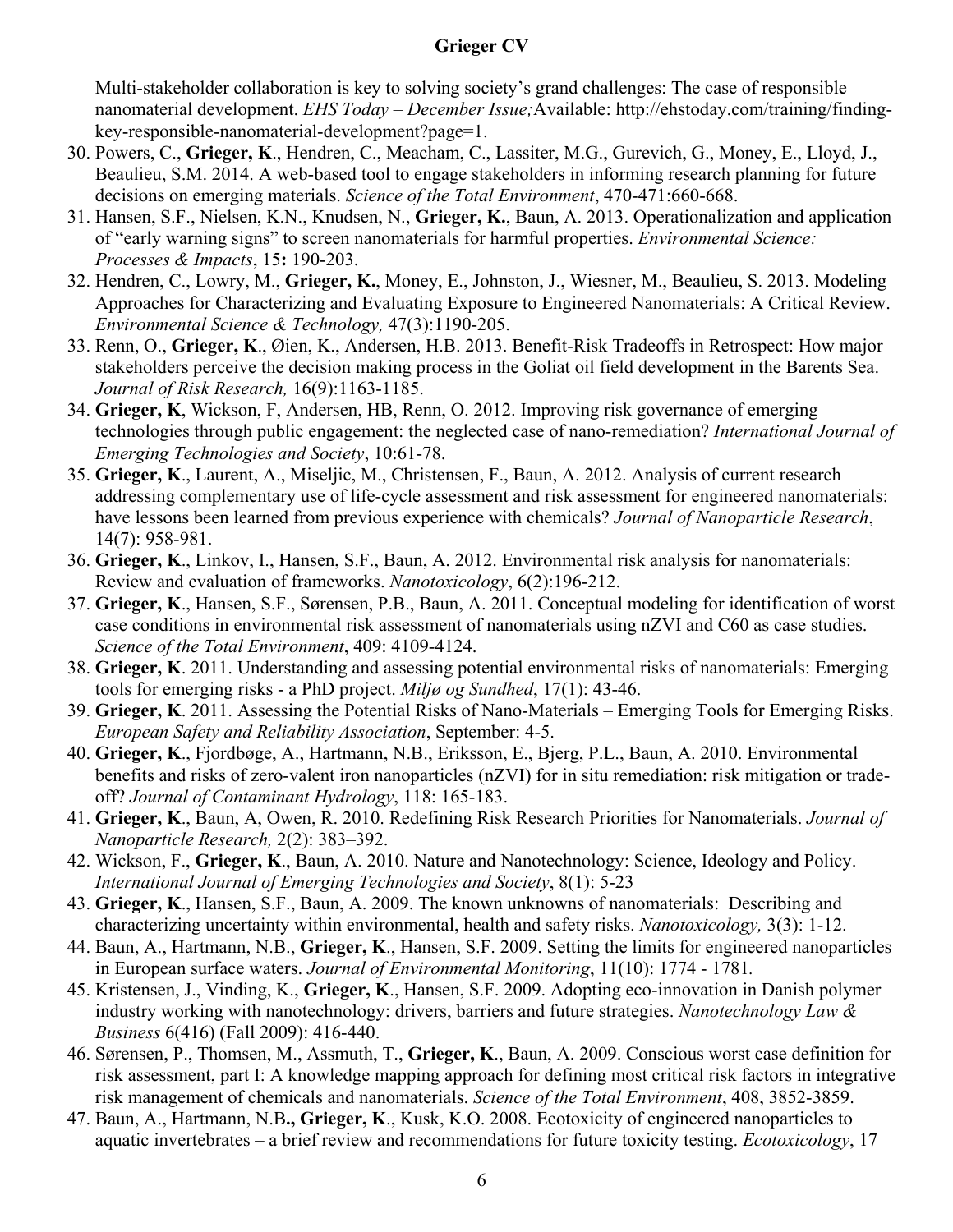(5), 387-395.

- 48. Baun, A., Hartmann, N.B., **Grieger, K**., Hansen, S.F. 2010. Risikable nanomaterialer?- øget anvendelse af nanomaterialer sætter nye krav til riskovurdering. *Aktuel Naturvidenskab,* 3: 30-32.
- 49. Baun, A., Hartmann, N.B., **Grieger, K**., Hansen, S.F. 2009. Risikovurdering i nano-dimensioner: Øget anvendelse af nanomaterialer sætter nye krav til riskovurdering. *Dansk Kemi*, 90(3): 14-16.

#### Book Chapters

- 1. Baun, A., Hansen, S.F. **Grieger, K**., Environmental risk assessment of emerging contaminants the case of nanomaterials. 2022. In: Advances in Toxicology and Risk Assessment of Nanomaterials and Emerging Contaminants. Springer Nature. *In press- expected May 2022*.
- 2. **Grieger, K**., Isigonis, P., Franken, R., Wigger, H., Bossa, N., Janer, G., Rycroft, T., Kennedy, A., Hansen, S.F. 2021. Chapter 5: Risk Screening Tools for Engineering Nanomaterials. In: Ethics in Nanotechnology: Social Sciences and Philosophical Aspects, edited by Marcel Van de Voorde and Gunjan Jeswani, Berlin, Boston: De Gruyter, 2021, pp. 89-108. https://doi.org/10.1515/9783110719932-005*.*
- 3. Hansen, S.F., **Grieger, K.,** Baun, A. 2020. Chapter 39: Nanomaterials: Regulation and Risk Assessment. In: *Managing Human and Social Systems*; Brian D. Fath, Sven E. Jørgensen, Megan Cole (Eds), CRC Press, 2nd edition, Boca Raton.
- 4. **Grieger, K.**, Carpenter, A.W., Klaessig, F., Lefevre, E., Gunsch, C., Soratana, K., Landis, A.E., Wickson, F., Hristozov, D., Hjorth, R., Linkov, I. 2019. Chapter 9: Sustainable Environmental Remediation using nZVI by Managing Lifecycle Benefit-Risk Tradeoffs. In: *Nanoscale Zerovalent Iron Particles for Environmental Restoration: From Fundamental Science to Field Scale Engineering Applications*, Gregory Lowry and Tanapon Phenrat (Eds), Springer.
- 5. Eisenberg, D., **Grieger, K.**, Hristozov, D., Bates, M., and Linkov, I. 2015. Risk Assessment, Life Cycle Assessment, and Decision Methods for Nanomaterials. Nanomaterials in the Environment: pp. 383-419. doi: 10.1061/9780784414088.ch15; *Awarded American Society of Civil Engineers State-of-the-Art Civil Engineering Award* (2017).
- 6. **Grieger, K.**, Hansen, S.F., and Baun, A. Nanoparticles: Uncertainty Risk Analysis. In: *Encyclopedia of Environmental Management*; S.E. Jorgensen, ed. Taylor & Francis: New York, 2013; Vol. III, 1742–1751.
- 7. Hansen, S.F., **Grieger, K**., and Baun, A. Nanomaterials: Regulation and Risk Assessment. In: *Encyclopedia of Environmental Management*; S.E. Jorgensen, ed. Taylor & Francis: New York, 2013; Vol. III, 1722–1732.
- 8. Elder, A., Lynch, I., **Grieger, K**., Chan-Remillard, S., Gatti, A., Gnewuch, H., Kenawy, E., Korenstein, R., Kuhlbusch, T., Linker, F., Matias, S., Monteiro-Riviere, N., Pinto, V.R.S., Rudnitsky, R., Savolainen, K. & Shvedova, A. 2009. Human health risks of engineered nanomaterials: Critical knowledge gaps in nanomaterials risk assessment. In: *Nanotechnology. Risks and Benefits*, Linkov,I. & Steevens,J. (eds.), Springer, Dordrecht, NL, 3-29.
- 9. Owen, R., Crane, M., **Grieger, K**., Handy, R., Linkov, I. & Depledge, M. 2009. Strategic approaches for the management of environmental risk uncertainties posed by nanomaterials. In: Linkov, I. & Steevens, J. (eds.), Nanotechnology. Risks and Benefits, pp. 369-384. Springer, Dordrecht, NL.
- 10. **Grieger, K**., Hansen, S.F., Baun, A. 2009. Limitations of current risk assessment of nanomaterials and uncertainty analysis related to nanomaterials. In: Craye, M. (eds), Governance of Nanotechnologies : Learning from Past Experiences with Risks and Innovative Technologies, pp. 45-54. Report for FP 6 Coordination action: Risk-Bridge - Building Robust, Integrative Inter-Disciplinary Governance Models for Emerging and Existing Risks Riskfield 5 – Nanotechnologies.
- 11. Hansen, S.F., **Grieger, K**., Baun, A. 2009. Limitations of current regulation of nanomaterials. In: Craye, M. (eds), Governance of Nanotechnologies : Learning from Past Experiences with Risks and Innovative Technologies, pp. 54-58. Report for FP 6 Co-ordination action: Risk-Bridge - Building Robust, Integrative Inter-Disciplinary Governance Models for Emerging and Existing Risks Riskfield 5 – Nanotechnologies.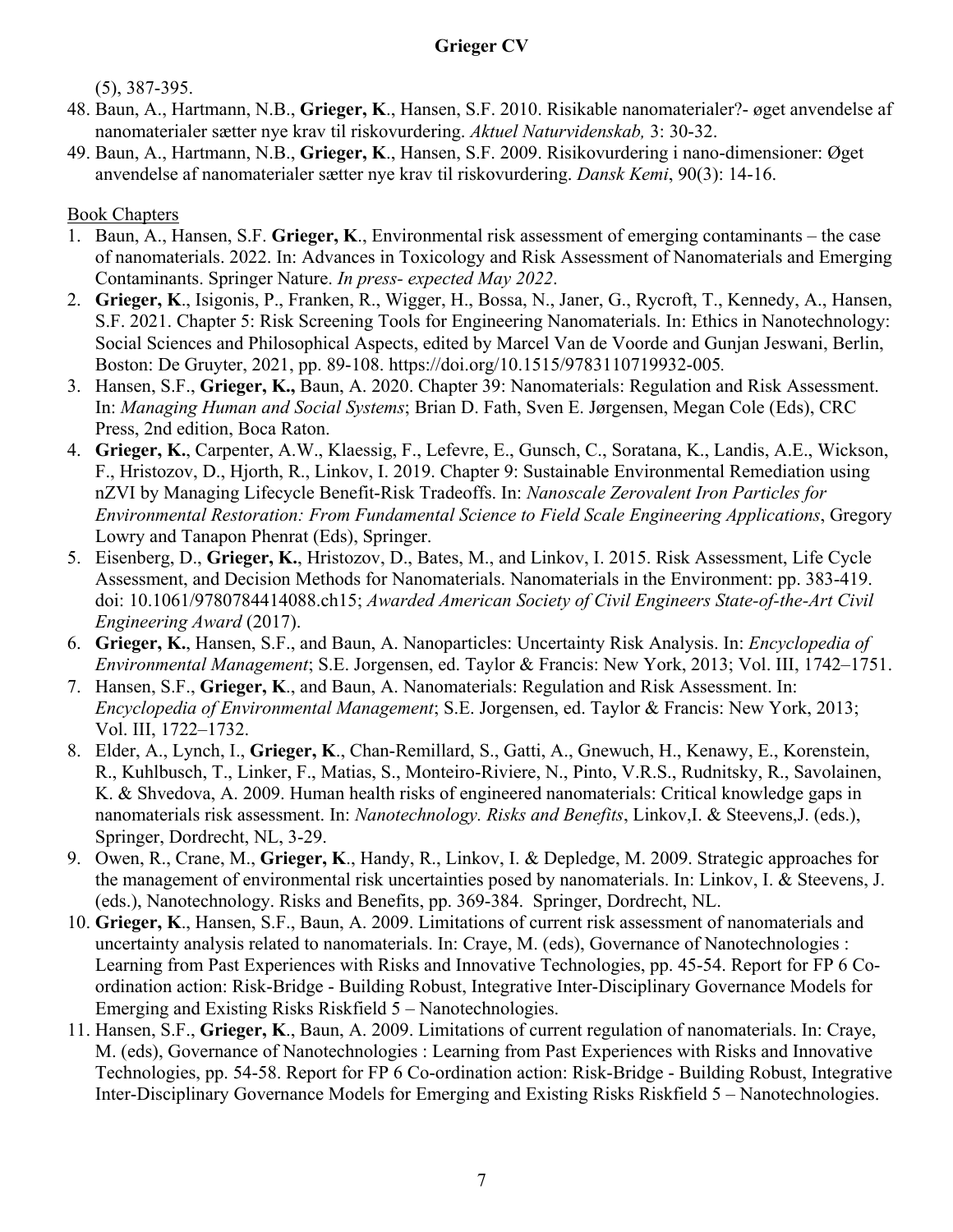Technical Reports, Theses, and Other Publications

- 1. **Grieger, K**., Riza, M., Horgan, M., Merck, A. 2022. Society for Risk Analysis Strategic Initiative Funding: Final Report. Prepared for the Society for Risk Analysis, grant no. 2020-1006, SRA internal account code 879-265.
- 2. Barnhill-Dilling, K., Horgan, M., **Grieger, K.** 2022. Stakeholder Engagement in Risk Sciences Guiding Report. Prepared for the Society for Risk Analysis, grant no. 2020-1006, SRA internal account code 879- 265.
- 3. Jensen, K.A., Porcari, A., Pizzol, L., Kelly, S., Bakker, M., Spurgeon, D., **Grieger, K**., Chakravarty, S. 2020. *Deliverable 8.1: Complete list of requirements for a nano-specific risk governance framework*. caLIBRAte European project, Horizon 2020 research and innovation program, grant no. 686239.
- 4. **Grieger, K.D.** 2019. Behind the Paper: Best Practices from Nano-Risk Analysis Relevant for Other Emerging Technologies. *Nature Nanotechnology*, November 7, 2019. [https://devicematerialscommunity.nature.com/posts/55315-best-practices-from-nano-risk-analysis](https://devicematerialscommunity.nature.com/posts/55315-best-practices-from-nano-risk-analysis-relevant-for-other-emerging-technologies)[relevant-for-other-emerging-technologies](https://devicematerialscommunity.nature.com/posts/55315-best-practices-from-nano-risk-analysis-relevant-for-other-emerging-technologies)
- 5. **Grieger, K.D**., Kuiken, T. 2019. *Lessons Learned for Risk Governance of Synthetic Biology, Nanomaterials, and Other Emerging Technologies in a Post-2020 World*. Blog prepared for Genetic Engineering and Society Center, NC State. [https://research.ncsu.edu/ges/2019/12/lessons-learned-risk](https://research.ncsu.edu/ges/2019/12/lessons-learned-risk-governance-synbio-nano-post2020-world/)[governance-synbio-nano-post2020-world/.](https://research.ncsu.edu/ges/2019/12/lessons-learned-risk-governance-synbio-nano-post2020-world/)
- 6. **Grieger, K.D**., Ruzante, J., Lillys, T., Lambertini, T., Linkov, I. 2018. *Decision Analysis Support for Implementing a Risk-Informed Decision-Making System in the FDA Foods and Veterinary Medicine Program: Final Report*. Prepared for FDA.
- 7. **Grieger, K.D**., Aceituno, A., Andrews, L., Womack, D., Li, M., Havellar, A. 2017. *Develop and Validate Risk Ranking Model v3 to Inform RRM-PT List: Final Report*. Prepared for FDA.
- 8. Jovanovic, A.; Ahmad, M.; Quintero, F.A.; Porcari, A.; Borsella, E.; Hristozov, D.; **Grieger, K.D**; Jensen, K. *Comprehensive analysis of available tools and methodologies for Horizon Scanning*. 2017, Deliverable 1.2 caLIBRAte research project.
- 9. **Grieger, K.D**., Kowalcyk, B., Ruzante, J., Havelaar, A. 2016. *Task 2 Deliverable: Review Public Comments and Provide Recommendations Relevant for Animal Feed/Pet Food in RRM-PT*. Prepared for FDA.
- 10. **Grieger, K.D**., Kowalcyk, B., Sifleet, S., Aceituno, A. 2016*. Task 4 Deliverable: Identify, Collect Data, and Perform Expert Elicitation for New Food-Hazard Pairs involving Human Food*. Prepared for FDA.
- 11. **Grieger, K.D.**, Kowalcyk, B., Li, M., Havelaar, A. 2016. *Task 5 Deliverable: Evaluate Options to Aggregate Risk Scores in RRM-PT*. Prepared for FDA.
- 12. **Grieger, K**., Hjorth, R., Rice, J., Kumar, N., & Bang, J. (2015). Nano-remediation: tiny particles cleaning up big environmental problems. http://cmsdata.iucn.org/downloads/nanoremediation.pdf
- 13. **Grieger, K. D.**, Tulloch, M.L., Kowalcyk, B., Sifleet, S. 2015. *Update and Validate Risk Ranking Model to Inform High Risk Foods List. High-Risk Foods (HRF) Model: Final Report*. Prepared for FDA.
- 14. **Grieger, K. D.** 2014. *Investigating the invisible*. Biodiversity, Ecosystems, Science. Gland, Switzerland: The International Union for Conservation of Nature.<https://portals.iucn.org/blog/>
- 15. Zhang, J., Bhatt, T., Newsome, R., Fisher, W., **Grieger, K. D**., Anderson, M. E., Mokhtari, A. H., Woodward, K. P., Tulloch, M. L., & Beaulieu, S. M. 2013. *Implement and Evaluate the High Risk Foods (HRF) Model: For Recordkeeping and Product Tracing -Final Report*. Prepared for FDA.
- 16. **Grieger, K. D**., Tulloch, M. L., Anderson, M. E., Pierson, K. A., Mokhtari, A. H., & Beaulieu, S. M. 2013. *Development of a Risk Ranking Tool for the Determination of High Risk Foods among FDAregulated Products - Final Report*. Prepared for FDA.
- 17. Redmon, J. H., Money, E. S., Tulloch, M. L., **Grieger, K. D**., Lloyd, J. M., Sayes, C. M., Hendren, C. O., Womack, D. S., & Beaulieu, S. M. 2013. *Identifying army materiel incorporating engineered nanomaterials and associated health risks*. Prepared for U.S. Army Center for Environmental Health Research.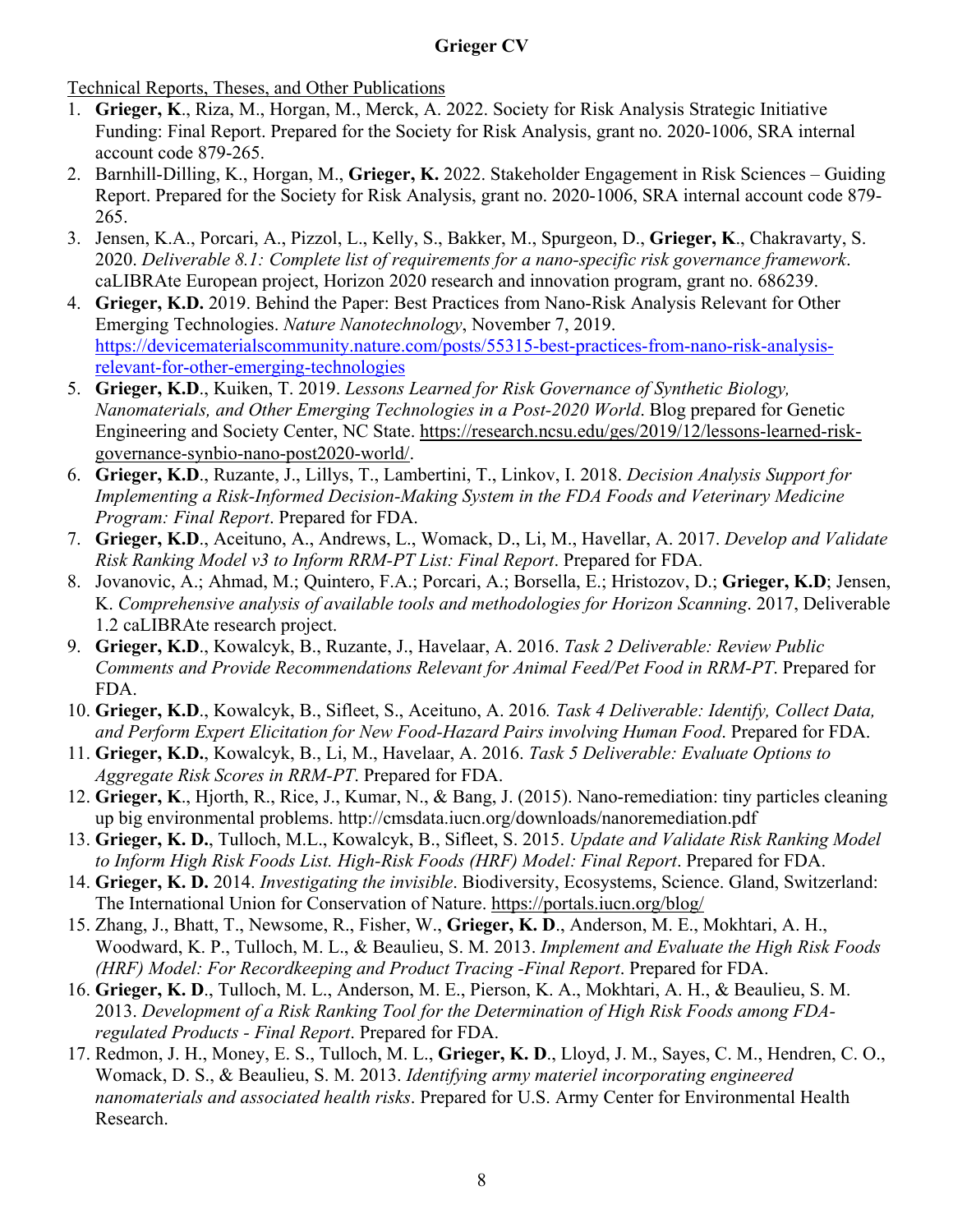- 18. **Grieger, K. D**., Hendren, C., Smith, K. N., Scruggs, M. D., & Beaulieu, S. M. 2012. *Nanomaterial Case Study Workshop Process: Identifying and Prioritizing Research for Multiwalled Carbon Nanotubes*. Summary Report-Final. Deliverable for US EPA. Available: http://cfpub.epa.gov/ncea/cfm/recordisplay.cfm?deid=244011#Download
- 19. Renn, O., Benighaus, C., Schweizer, P.J., Webler, T., Jovanovic, A., Lim, R., Schneider, R., Klimek, P., **Grieger, K**., Andersen H.B. 2011. *D2.3.7 – Modeling the Perception of Emerging Risks*. Deliverable for iNTeg-Risk: Early Recognition, Monitoring and Integrated Management of Emerging, New Technology Related, Risks.
- 20. Kozine, I., **Grieger, K.D**. 2011. *Task 2.5.2. RP: Uncertainty handling (unknown phenomena).* Deliverable for iNTeg-Risk: Early Recognition, Monitoring and Integrated Management of Emerging, New Technology Related, Risks.
- 21. Duijm, N.J., **Grieger, K.D**., Markert, F. 2011. *Deliverable D8.4 Occupational safety assessment*. Deliverable for PlasmaNice: Plasmas for Nanoscale Industrial Surface Processing.
- 22. **Grieger, K**. 2010. *Understanding and assessing environmental risks of nanomaterials: Emerging tools for emerging risks*. PhD thesis, Department of Environmental Engineering, Technical University of Denmark.
- 23. **Grieger, K**., Gundersen, A.T. 2010. *DTU Environment Green Account Report 2009*. Department of Environmental Engineering, Technical University of Denmark
- 24. Eilersen, A.M., Gundersen, A.T., Christensen, N., (**Grieger, K**. prepared English version). 2009. *DTU Environment Green Account Report 2008*. Technical University of Denmark, Kongens Lyngby, Denmark.
- 25. **Grieger, K**. 2006. *Pesticide regulations in drinking water versus other beverages: A case of an unjustified discrepancy*. MSc thesis, Department of Environmental Engineering, Technical University of Denmark.
- 26. **Grieger, K**. and Murphy, P. 2003. *Spatial and temporal patterns in the spread of Austrian pine in four Lake Michigan sand dune habitats*. Final report, including brochures, pamphlets, and public information booklets, were submitted to the State of Michigan, Department of Natural Resources.
- 27. **Grieger, K**. 2003. *Spatial and temporal patterns of Pinus nigra (Austrian pine) spread in four Lake Michigan sand dune habitats*. Thesis for the Degree of M.S., Michigan State University, East Lansing, MI.

#### Peer-Reviewed Published Conference Abstracts

- 1. **Grieger, K**. Cummings, C., Merck, A., Kuzma, J. 2021. Stakeholder Perceptions of Nanotechnology in Food and Agriculture and Adherence to Responsible Innovation. Society for Risk Analysis (virtual meeting).
- 2. Byrley, P., **Grieger, K.,** Cummings, C. 2021. Creation of the SRA Research Triangle Regional Organization: Opportunities and Challenges. Society for Risk Analysis (virtual meeting).
- 3. Merck, A., **Grieger, K.,** Cuchiara, M., Kuzma, K. 2021. What Role for Regulation in Responsible Innovation of Nano-Agrifoods? Views from U.S. Stakeholders. Society for Risk Analysis (virtual meeting).
- 4. Felgenhauer, T., **Grieger, K.,** Wiener, J., Kuzma, K., Borsuk, M. 2021. Implications of Solar Geoengineering for Strategic Behavior and Climate Governance. Society for Risk Analysis (virtual meeting).
- 5. **Grieger, K**. 2021. Responsible Innovation of Nanotech in Food and Ag Sectors: Perspectives from Researchers and Stakeholders. 10th Sustainable Nanotechnology Organization (SNO) conference (virtual meeting).
- 6. Malsch, I., **Grieger**, **K**., Isigonis, P., Bouman, E., Afantitis, A., Melagraki, G., Dusinska, M. 2021. Demonstration of RiskGONE Ethical Impact Assessment online tools by analysing the case of ZnO nanoparticles to combat citrus greening. Ethical Impacts of Nano in Agrifoods.
- 7. Knappe, D., Yue, C., Call, D.F., Duckworth, O., **Grieger, K**., Jones, J. 2021. Effects of Dissolved Organic Matter and pH on Orthophosphate Removal by Lanthanum-modified Bentonite. American Chemical Society (virtual meeting).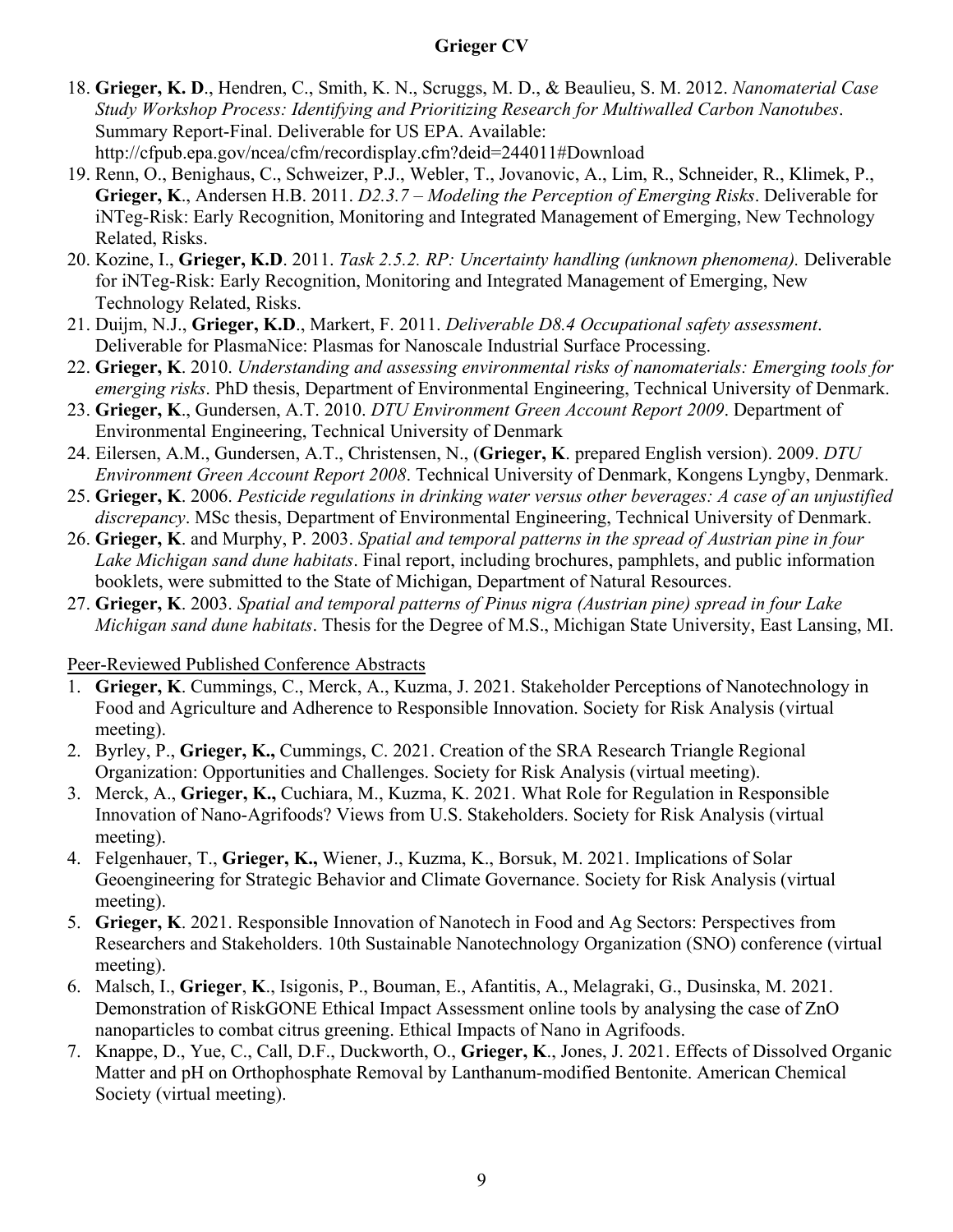- 8. Horgan, M., Hsain, A., **Grieger, K**., Jones, J. 2021. Risk Screening As an Efficient Approach for Responsible Development of lead-Free HfO2-Based Piezoelectric Materials, ISAF-ISIF-PFM (virtual meeting).
- 9. **Grieger, K**. 2020. Updating Best Practices for Responsible Innovation of Nanotechnology in Food and Agriculture. Society for Risk Analysis (virtual meeting).
- 10. **Grieger**, **K**. 2020. Treating eutrophication with advanced materials: Key considerations for the responsible development of lanthanum-based materials? Society for Risk Analysis (virtual meeting).
- 11. **Grieger, K**. 2019. Transferring Knowledge from the Field of Nanomaterial Risk Analysis for Other Emerging Technologies. Society for Risk Analysis, Arlington, VA.
- 12. **Grieger, K**., Kuzma, J. 2019. Responsible Innovation of Nanotechnology in Food and Agriculture Sectors. Society for Risk Analysis, Arlington, VA.
- 13. **Grieger, K**. 2019. Transferring Best Practices from Nano-Risk Analysis to Other Emerging Technologies. NanoSafetyCluster Conference, Copenhagen, DK.
- 14. **Grieger, K.** 2018. Application and testing of risk screening tools for nanomaterial risk analysis. Society for Risk Analysis, New Orleans, LA.
- 15. **Grieger, K.** 2018. Governance strategies for emerging risks of solar radiation management. Society for Risk Analysis, New Orleans, LA.
- 16. **Grieger, K**. 2018. Sustainable development of engineering nanomaterials. Carolina Science Symposium, North Carolina State University, Raleigh, NC.
- 17. **Grieger, K**. 2018. Application and testing of risk screening tools for nanomaterial risk analysis. 13th International Conference on the Environmental Effects of Nanoparticles and Nanomaterials, Durham, NC.
- 18. **Grieger, K.** 2018. NEXUS 2018: Water, Food, Energy and Climate, Chapel Hill, NC.
- 19. **Grieger, K.** 2017. Moving from risk assessment to risk governance and decision support for nanomaterials: Lessons learned from select case studies. Society of Risk Analysis, Arlington, VA.
- 20. **Grieger, K.** 2017. Nanomaterials in Select Consumer and Military Applications. Genetics and Environmental Mutagenesis Society Spring Meeting, Environmental Protection Agency (EPA) headquarters, Research Triangle Park, NC.
- 21. **Grieger, K.**., Berube, D., Jones, J**.** 2017. Ensuring Sustainable Development of Water Treatment Technologies. Water Resources Research Institute (WRRI), Raleigh NC.
- **22. Grieger, K.** 2015. A qualitative risk-benefit assessment for nanomaterials in food. Society of Risk Analysis, Arlington, VA.
- 23. **Grieger, K.** 2015. A Risk Ranking Approach for Nano-Enabled Applications for the US Army. Sustainable Nanotechnology Conference, Venice, Italy.
- 24. **Grieger, K..** 2014. Sustainable development and use of nZVI for environmental remediation. 9th International Conference on Environmental Effects of Nanoparticles and Nanomaterials, Columbia, SC.
- 25. **Grieger, K**., Laurent, A., Miseljic, M., Christensen, F., Baun, A. 2013. Complementary use of life cycle assessment and risk assessment for engineered nanomaterials: Lessons learned from chemicals? Society of Risk Analysis, Baltimore, MD.
- 26. Bates, M., **Grieger, K**. D., Trump, B., & Linkov, I. 2013. Nanoparticles and Health Case studies II. Environmental Health 2013 Science and Policy to Protect Future Generations, Boston, MA.
- 27. **Grieger, K**., Linkov, I., Hansen, S.F., Baun, A. 2011. Assessing the environmental risks of nanomaterials: Critical review of risk analysis frameworks. Society of Environmental Toxicology and Chemistry (SETAC), 14-17 November 2011, Boston, USA.
- 28. **Grieger, K**., Andersen, H.B. 2011. Emerging nanotechnologies and risk perception. Integ-Risk and Society of Risk Analysis (SRA) conference, 6-8 June 2011, Stuttgart, Germany.
- 29. **Grieger, K**., Markert, F. 2011. Practical applications of life cycle assessment and risk analysis: Lessons learned from PlasmaNice. Safety issues of Nanomaterials along their life cycle, 04-05 May 2011, Barcelona, Spain.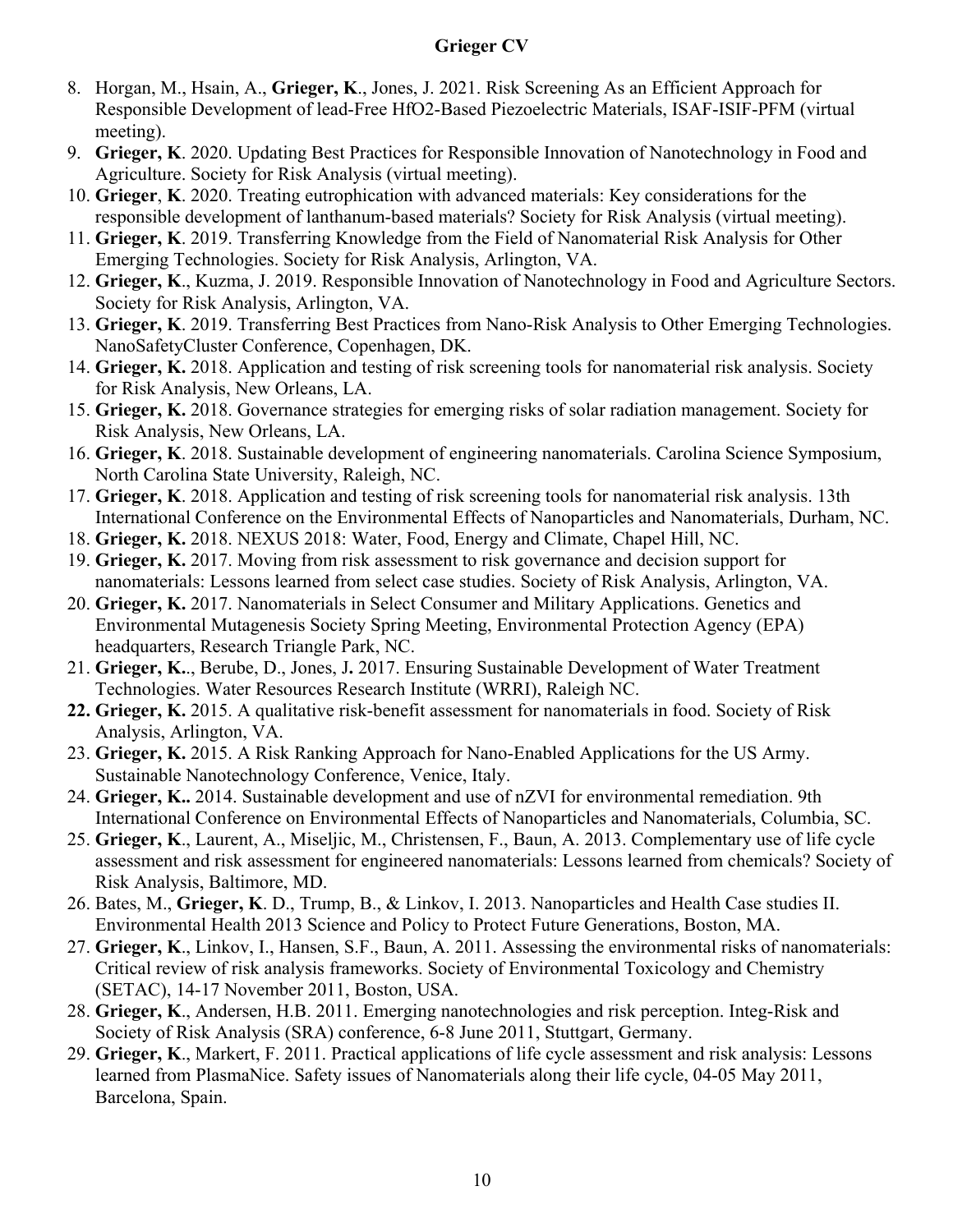- 30. **Grieger, K**., Linkov, I., Hansen, S.F., Baun, A. 2011. Critical analysis of frameworks and approaches to assess the environmental risks of nanomaterials. NanoImpact Net, 14-17 February 2011, Lausanne, Switzerland.
- 31. **Grieger, K**., Hansen, S.F., Linkov, I., Baun, A. 2010. A Review of Frameworks and Approaches for Assessing Environmental Risks of Nanomaterials. Society for Risk Analysis, 5-8 December 2010, Salt Lake City, USA.
- 32. **Grieger, K**., Grieger, K., Baun, A., Owen, R. 2010. Assessing the Environmental Risks of Nanomaterials: A Comparison of Risk Assessment Frameworks. Environmental Decisions: Risks and Uncertainties, 25-29 April 2010, Monte Verita, Switzerland
- 33. **Grieger, K**., Baun, A., Owen, R. 2010. Redefining risk research priorities for nanomaterials. NanoImpact Net, 09-12 March 2010, Lausanne, Switzerland.
- 34. **Grieger, K**., Fjordbøge, A., Hartmann, N.B., Eriksson, E., Bjerg, P.L., Baun, A. 2009. Environmental benefits and risks of zero-valent iron nanoparticles (nZVI) for in situ remediation: risk mitigation or tradeoff? American Geophysics Union (AGU), 14-18 December, San Francisco, USA.
- 35. **Grieger, K**., Baun, A., Owen, R. 2009. Redefining risk research priorities for nanomaterials. Environmental Effects of Nanoparticles and Nanomaterials, 06-09 September 2009, Vienna, Austria.
- 36. Hansen, S.B., Clausen, A., **Grieger, K**., Baun, A. 2009. Environmental risks and benefits of cerium oxide nanoparticles. Environmental Effects of Nanoparticles and Nanomaterials, 06-09 September 2009, Vienna, Austria.
- 37. **Grieger, K**., Baun, A., Owen, R. 2009. Nanomaterial risk research needs: Time to re-evaluate? International Workshop "Nanotechnology Governance Compared", 17-18 June 2009, Vienna, Austria.
- 38. **Grieger, K**., Hansen, S.F., Baun, A. 2009. Quality assurance for risk assessment of nanomaterials. NanoImpact Net conference, 24-25 March 2009, Lausanne, Switzerland.
- 39. **Grieger, K**., Hansen, S.F., Baun, A. 2008. Analyzing uncertainty within environmental, health, and safety risks of nanomaterials. Symposium for US Environmental Protection Agency, 11 December 2008, Research Triangle Park, NC, USA.
- 40. **Grieger, K**., Hansen, S.F., Baun, A. 2008. Analyzing uncertainty within environmental, health, and safety risks of nanomaterials. Society for Risk Analysis, 7-10 December 2008, Boston, USA.
- 41. Baun, A., Hartmann, N., **Grieger, K**., Foss Hansen, S. Engineered nanoparticles environmental contaminants and carriers? NanoDTU Day, December 2008, Technical University of Denmark.
- 42. **Grieger, K**., Hansen, S.F., Baun, A. 2008. Identifying and mapping parameters influencing EHS risks of nanomaterials: Comparing research gaps, recommendations and government funding. NanoRisk 2008, 21- 24 October 2008, Paris, France.
- 43. **Grieger, K**., Hansen, S.F., Baun, A. 2008. Uncertainty and Sensitivity Analysis of Environmental and Health Risks of Nanomaterials: Ensuring that EHS Research Prioritization and Efforts Transform into Short-term Decision-making Processes. Risk Trace, 27-30 May 2008, Faro, Portugal.
- 44. **Grieger, K**., Hansen, S.F., Baun, A. 2008. The known "knowns" and known "unknowns": Mapping uncertainty in regard to the potential human and environmental health risks of manufactured nanoparticles. NanoEco: Nanoparticles in the Environment- Implications and Applications, 2-7 March 2008, Ascona, Switzerland.
- 45. Mikkelsen, P.S., **Grieger, K**., Ledin, A., Rasmussen, B., Revitt, M., Scholes, L., Verdonck, F., Benedetti, L., Castillo, L., Lecloux, A., Kompare, B., Banovec, P., Bessat, C., Trouve, J., Sörme, L., Jonsson, A. & Vanrolleghem, P. 2007. SCOREPP - Source Control Options for Reducing Emissions of Priority Pollutants. Abstract MO PC7-7. SETAC Europe 17th Annual Meeting "Multiple stressors for the environment and human health - present and future challenges and perspectives", 20-24 May 2007, Porto, Portugal.
- 46. **Grieger, K**. and Trapp, S. 2006. Pesticide residues in drinking water versus other beverages: a case of an unjustified discrepancy? Ethics and the politics of food-Preprints of the 6<sup>th</sup> Congress of the European Society for Agricultural and Food Ethics, EurSAFE 2006, June 22-24 2006, Oslo, Norway.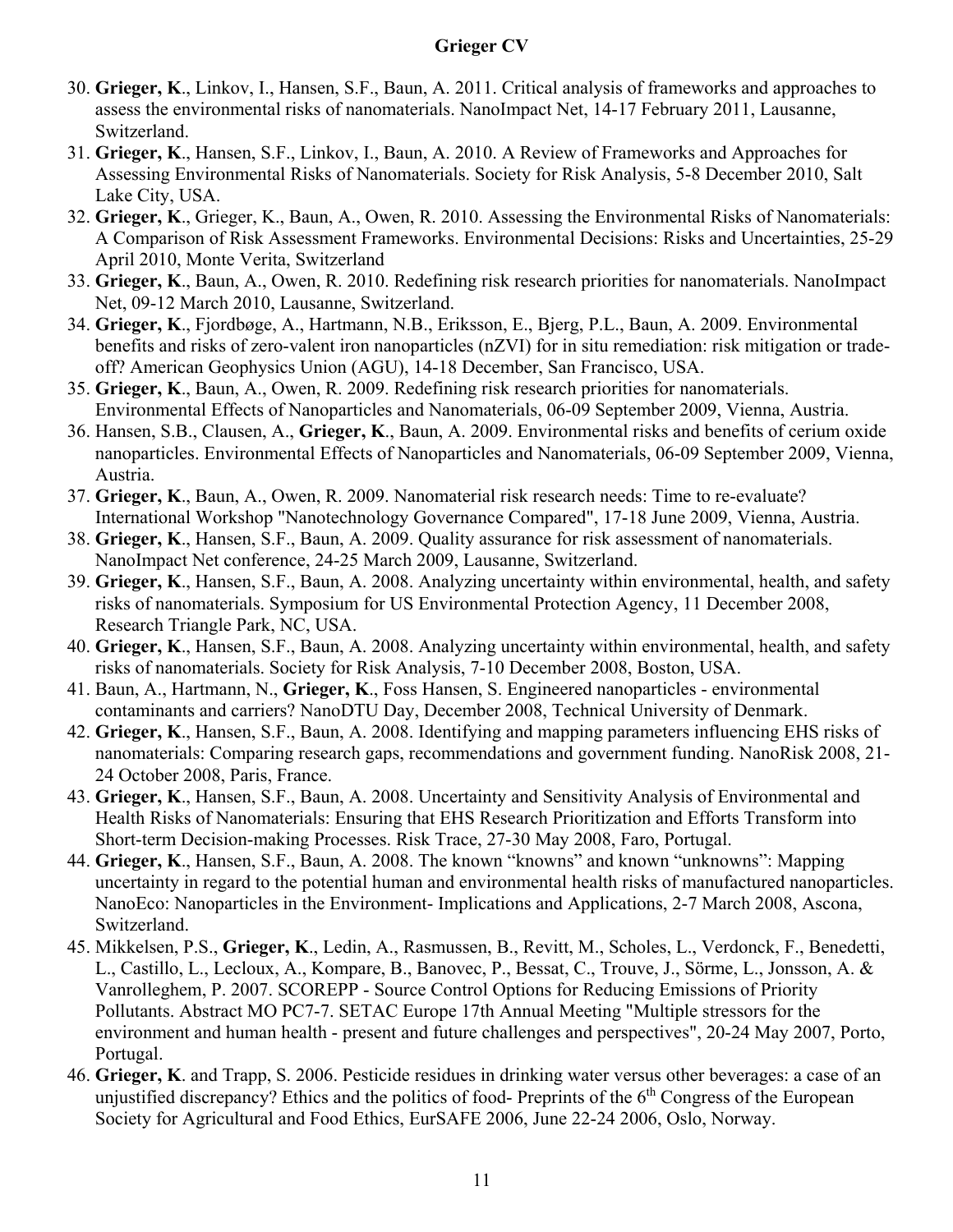47. **Grieger, K**. and Trapp, S. 2006. Setting standards: water versus wine. Controversies and solutions in environmental sciences, SETAC Europe 16th annual meeting, May 7-11 2006, The Hague, Netherlands.

Conference and Seminar Presentations

- 1. Society for Risk Analysis Annual Meeting (virtual format). Session Chair (Perceptions and Risks of Advanced Materials and Technologies) and Oral Presentation, Poster Presentation, 2021.
- 2. Symposium on Environmental Governance and Ecological Restoration (virtual format), College of Environment and Ecology, ChongQing University, China. Oral Presentation, 2021.
- 3. 10<sup>th</sup> Sustainable Nanotechnology Organization (SNO) Conference. Oral Presentation, 2021.
- 4. NC State University, Department of Biological and Agricultural Engineering; Seminar Presentation, 2021.
- 5. Gordon Research Conference (GRC) Connects: Nanoscale Science and Engineering for Agriculture and Food Systems. Keynote Speaker, Oral Presentation, 2021.
- 6. EngageINFEWs Lightning Talks. NSF-Research Coordination Network. Oral Presentation, 2021.
- 7. Center for Human Health and the Environment. Seminar Series. Oral Presentation, 2021.
- 8. Society for Risk Analysis Annual Meeting (virtual format). Oral Presentations (4), 2020.
- 9. US FDA, Office of Food Additive Safety (OFAS) Seminar Series. Oral Presentation, 2020.
- 10. NC State, Sea Grant, WRRI seminar series. Oral Presentation, 2020.
- 11. US-EU Nano-EHS Communities of Research (COR) Workshop: Bridging Insights and Perspectives. Oral Presentation, 2020.
- 12. European Commission, Joint Research Centre, Workshop on Safe and Sustainable Smart Nanomaterials. Oral Presentation, 2020.
- 13. North Carolina A&T State University, Joint School of Nanoscience & Nanoengineering, Seminar Series. Oral Presentation, 2020.
- 14. Society for Risk Analysis Annual Meeting, Arlington, VA. Oral Presentations (2), 2019.
- 15. NanoSafetyCluster Conference, Copenhagen, DK. Oral Presentation, 2019.
- 16. Baylor University, Environmental Science Department Seminar Presentation, Waco, TX, USA. Oral Presentation, 2019.
- 17. Genetic Engineering and Society Seminar Presentation, North Carolina State University, Raleigh, NC, USA. Oral Presentation, 2019.
- 18. Society for Risk Analysis, Annual Meeting, New Orleans, LA, USA. Oral Presentations (N=2), 2018.
- 19. Carolina Science Symposium, North Carolina State University, Raleigh, NC, USA. Oral Presentation, 2018.
- 20. 13<sup>th</sup> International Conference on the Environmental Effects of Nanoparticles and Nanomaterials, Durham, NC, USA. Oral Presentation, 2018.
- 21. NEXUS 2018: Water, Food, Energy and Climate, Chapel Hill, NC, USA. Poster Presentation, 2018.
- 22. Society for Risk Analysis, Annual Meeting, Arlington, VA, USA. Oral Presentation, 2017.
- 23. International Society of Exposure Science, Research Triangle Park, NC, USA. Oral Presentation, 2017.
- 24. Genetics and Environmental Mutagenesis Society, RTP, NC, USA. Oral Presentation, 2017.
- 25. Water Resources Research Institute, Raleigh, NC, USA. Oral Presentation, 2017.
- 26. Society for Risk Analysis Annual Meeting, Arlington, VA, USA. Oral Presentation, 2015.
- 27. Sustainable Nanotechnology Conference, Venice, Italy, Poster Presentation, 2015.
- 28. 9th International Conference on the Environmental Effects of Nanoparticles and Nanomaterials, Columbia, SC, Oral Presentation, 2014.
- 29. Society for Risk Analysis Annual Meeting, Baltimore, MD, USA. Oral Presentation, 2013
- 30. Society of Environmental Toxicology and Chemistry, Boston, USA. Oral Presentation, 2011
- 31. Integ-Risk: Early Recognition, Monitoring and Integrated Management of Emerging, New Technology Related Risks and Society of Risk Analysis, Stuttgart, Germany. Oral Presentation and Session Chair (received student award), 2011
- 32. Safety Issues of Nanomaterials along their Life Cycle, Barcelona, Spain. Poster Presentation, 2011
- 33. NanoImpact Net, EU FP7 project, Lausanne, Switzerland. Poster Presentation, 2011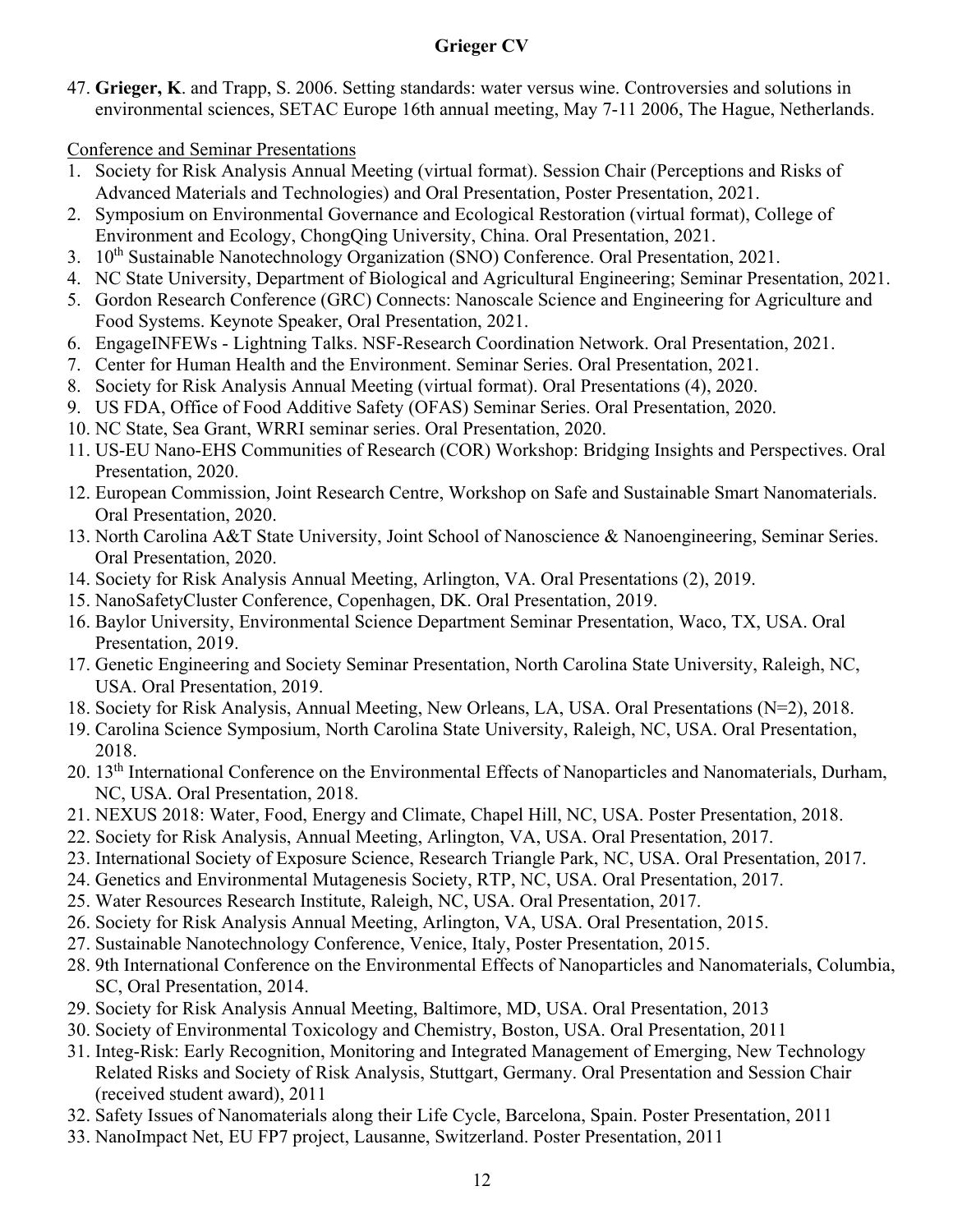- 34. Society for Risk Analysis Annual Meeting, Salt Lake City, UT, USA. Oral Presentation (received student and travel awards), 2010
- 35. Environmental Decisions: Risks and Uncertainty, Acona, Switzerland. Oral Presentation, 2010
- 36. NanoImpact Net, EU FP7 Project, Lausanne, Switzerland. Oral and Poster Presentations, 2010
- 37. American Geophysics Union, San Francisco, USA. Oral Presentation (received student award on presentation), 2009
- 38. Nanotechnology Risk Governance, Vienna, Austria. Poster Presentation, 2009
- 39. NanoImpact Net, EU FP7 project, Lausanne, Switzerland. Oral Presentation, 2009
- 40. US Environmental Protection Agency, Research Triangle Park, NC, USA. Oral Presentation, 2008
- 41. The Society for Risk Analysis Annual Meeting, Boston, MA, USA. Poster Presentation, 2008
- 42. NanoRisk 2008: Determining occupational, environmental, and health impacts, Paris, France. Oral Presentation, 2008
- 43. Third Workshop of the RISKBRIDGE FP 6 Coordination Action: Building bridges in risk governance, Gorizia, Italy. Assisted with Oral Presentation, 2008
- 44. Nanomaterials: Environmental Risks and Benefits and Emerging Consumer Products, Faro, Portugal. Poster Presentation, 2008
- 45. Nanoparticles in the Environment- Implications and Applications, Ascona, Switzerland. Oral Presentation, 2008
- 46. Second International Advanced Course Public Communication & Applied Ethics of Nanotechnology Learning from the GM debate, Oxford, UK. Oral Presentations, 2007
- 47. Second Workshop of the RISKBRIDGE FP 6 Coordination Action: Exploring the Interface between Science and Policy making, Bentivoglio, Italy. Oral Presentation, 2007
- 48. Society Environmental Toxicology and Chemistry, Porto, Portugal. Poster Presentation, 2007
- 49. Sixth Congress of the European Society for Agricultural and Food Ethics, Oslo, Norway. Session Chair and Poster Presentation, 2006
- 50. Society of Environmental Toxicology and Chemistry, The Hague, Netherlands. Poster Presentation, 2006
- 51. Use of Precautionary Principle in Nordic Countries, Oslo, Norway, 2005
- 52. Annual conference of Michigan Academy of Science, Arts, and Letters, Holland, Michigan. Oral Presentation, 2003

## **EXTENSION ACTIVITIES AND OUTCOMES**

- Society for Risk Analysis annual meeting (virtual) session chair. December 2021.
- STEPS Center Open House (virtual). November 2021.
- NC State Extension *Annual Conference*. [Oral](https://ncsu.zoom.us/rec/play/UYwmT98-4_PcGbB_IBCjVd-1aXTk4BToIxhaR7NX-aELrQUMEJQ9gFE_qF0j4SEQWHc8skU-rCEUoQYq.67EAovp0Q_ZkRoNx?continueMode=true) and [poster](https://issuu.com/tjmoore3/docs/final_posters_for_issuu_extension_state_conference/s/13713477) presentations. October 2021.
- Town of Cary, Environmental Advisory Board; *My Tree, Our Tree* event. October 2021.
- *North Carolina Sweetpotato Field Day*, Horticultural Crops Research Station, Clinton, NC. Poster presentations on NC State-funded GRIP4PSI, Sweet-APPS project. October 2021.
- NC State Extension *Needs Assessment on Environmental Health & Risk Priorities*. Final Report, September 2021.
- NC State Extension *Webinar on Needs Assessment*. May 2021.
- NC State Extension *Master Gardener Webinar on Glyphosate*, with Joe Neal. July 2020.
- Town of Cary, Environmental Advisory Board Member; collaborating with Town on Environmental and Sustainability topics. 2018 – present (2021).

#### **ADVISING, MENTORING, AND TEACHING Advising & Mentoring**

#### NC State University

- *Supervisory Roles for NC State postdocs and employees*
	- o Primary Faculty Advisor for Dr. Ashton Merck, Postdoctoral Fellow 2021 present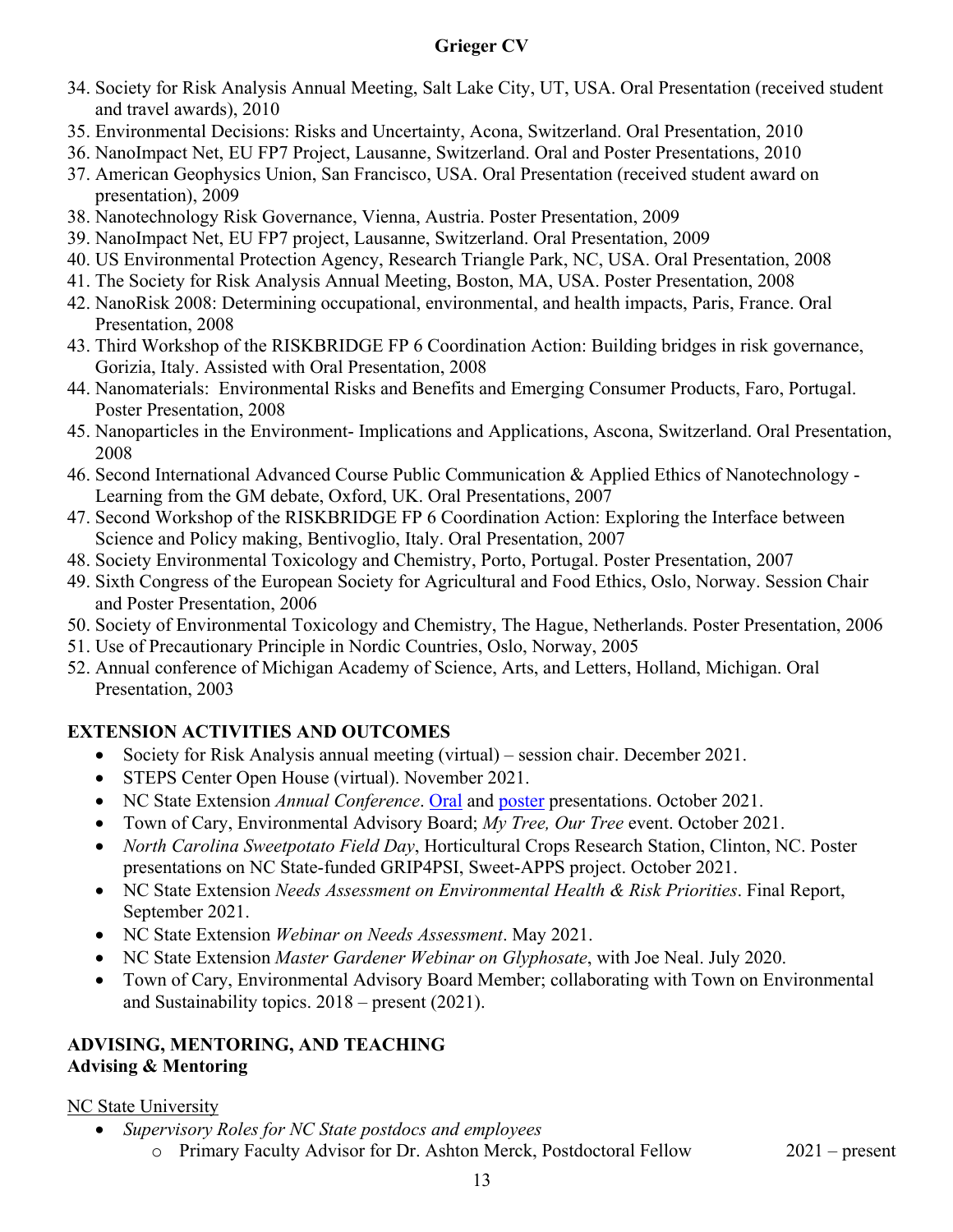|                   |         | $\circ$ | Primary Faculty Advisor for Ms. Madison Horgan, Interdisciplinary<br>Risk Researchers and Engagement Specialist | $2021$ – present |      |
|-------------------|---------|---------|-----------------------------------------------------------------------------------------------------------------|------------------|------|
|                   |         | $\circ$ | Primary Faculty Advisor for Dr. Christopher Cummings, Senior                                                    |                  |      |
|                   |         |         | Research Scholar                                                                                                | $2020 - 2021$    |      |
|                   |         | $\circ$ | Co-mentor for Postdoctoral Research Scholar, Dr. Adam Kokotovich                                                | $2019 - 2021$    |      |
|                   |         | $\circ$ | Co-mentor for Postdoctoral Research Scholar, Dr. Cecile Zhi                                                     | $2019 - 2020$    |      |
|                   |         | $\circ$ | Supervisor for Mr. David Glas, Risk Communication expert                                                        | $2020 - 2021$    |      |
|                   |         | $\circ$ | Supervisor for Ms. Rebecca Michael, Stakeholder engagement expert                                               | $2020 - 2021$    |      |
|                   |         | $\circ$ | Supervisor for Mr. Anthony Dimeglio, Regulatory risk expert                                                     | $2020 - 2021$    |      |
|                   |         |         | Supervisory Roles for NC State graduate and undergraduate students                                              |                  |      |
|                   | $\circ$ |         | Faculty advisor for PhD student, Mr. Nick Loschin                                                               | $2021$ – present |      |
|                   | $\circ$ |         | Faculty advisory for MS student, Ms. Mumtahina Riza                                                             | $2021$ – present |      |
|                   | $\circ$ |         | Faculty advisor for undergraduate research project, Ms. Cheyana Bassham                                         | Spring 2021      |      |
|                   | $\circ$ |         | Co-mentor for undergraduate student, Ms. Madison Horgan                                                         | $2020 - 2021$    |      |
|                   | $\circ$ |         | Graduate student committee member, Ms. Sandy Ramsey                                                             | $2021$ - present |      |
|                   |         |         | Graduate Student Representative, GSR for Mr. Corey Ship                                                         | March 2021       |      |
| RTI International |         |         |                                                                                                                 | 2014-2018        |      |
|                   |         |         | Mentor to two junior staff and students                                                                         |                  |      |
|                   |         |         | <b>Technical University of Denmark</b>                                                                          |                  | 2017 |
|                   |         |         | External supervisor for special student project                                                                 |                  |      |
| $\bullet$         |         |         | Supervisor for two undergraduate student bachelor research projects                                             | 2010-2011        |      |
|                   |         |         | <b>Michigan State University</b>                                                                                | 2002-2003        |      |
|                   |         |         | Supervisor for four undergraduate student bachelor research projects                                            |                  |      |
|                   |         |         |                                                                                                                 |                  |      |
|                   |         |         | <b>Teaching &amp; Guest Lectures</b>                                                                            |                  |      |
|                   |         |         | North Carolina State University                                                                                 |                  |      |
| $\bullet$         |         |         | Guest Faculty to review student presentations, Environmental Toxicology (AEC 715)                               |                  | 2021 |
| $\bullet$         |         |         | Guest Faculty Visitor on Career Development, Field Ecology (AEC 460)                                            |                  | 2021 |
| $\bullet$         |         |         | Guest Lecturer, Principles of Collaboration and Team Science (CVM)                                              | 2020, 2021       |      |
| $\bullet$         |         |         | Guest Lecturer, NC Sea Grant, WRRI project team meeting                                                         |                  | 2020 |
| $\bullet$         |         |         | Guest Lecturer, Department of Material Science and Engineering                                                  |                  | 2020 |
|                   |         |         | Guest Lecturer, Department of Civil and Environmental Engineering                                               | 2013, 2016       |      |
|                   |         |         | Guest Lecturer, College of Natural Resources                                                                    | 2017, 2019       |      |
| Duke University   |         |         | Guest lecture, Senior Sustainability Engagement Certificate Capstone Project Seminar                            |                  | 2019 |
| $\bullet$         |         |         | Bass Connections: Decisions on Complex Interdisciplinary Problems of Health and                                 | 2017-2018        |      |
| $\bullet$         |         |         | <b>Environmental Risk</b>                                                                                       |                  |      |
|                   |         |         | O Course Involvement through Duke Scholars Program                                                              |                  |      |
|                   |         |         | Introduction to Environmental Health course                                                                     | June 2015, 2016  |      |
|                   |         |         | o Lecturer, course manager                                                                                      |                  |      |
|                   |         |         | One-week intensive course with Duke's One Health Training Program                                               |                  |      |
|                   |         |         | Course associated with Duke's Global Health Institute                                                           |                  |      |
| Meredith College  |         |         |                                                                                                                 | 2014-2014        |      |
|                   |         |         | Adjunct Professor, course lecturer and manager                                                                  |                  |      |
|                   |         | $\circ$ | Environmental Science (lectures, lab, excursions, course management)                                            |                  |      |
|                   |         | $\circ$ | Plant Biology (lectures, course management)                                                                     |                  |      |
|                   |         |         | <b>Technical University of Denmark</b>                                                                          | 2005-2011        |      |
|                   |         |         | Teaching Assistant (lectures, course management)                                                                |                  |      |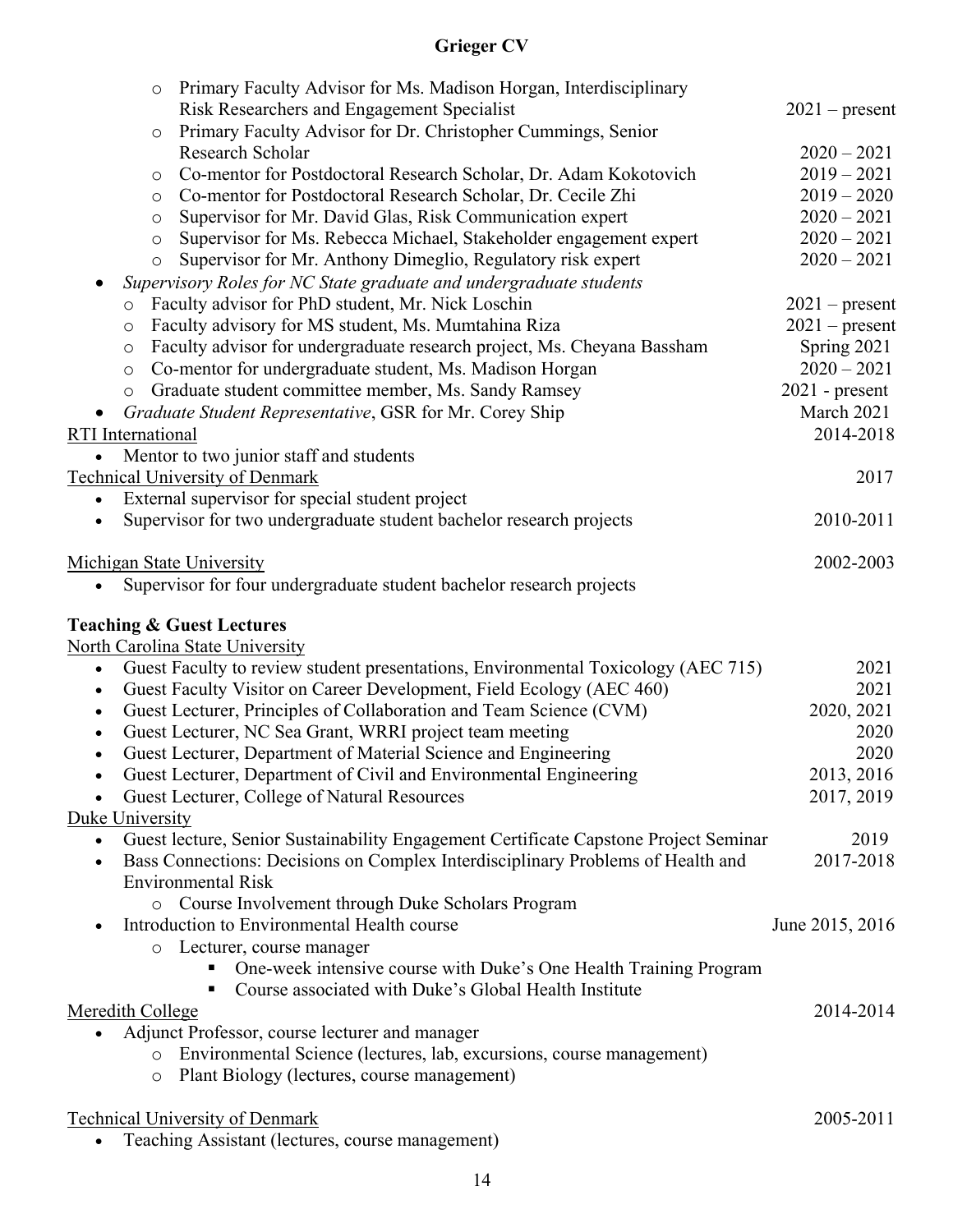- o Environmental Management and Ethics
- o Nanotechnology and Environment
- Guest lectures
	- o Introduction to Nanotechnology
	- o Mapping Controversies

Michigan State University 1999-2003

- Teaching Assistant (lectures, course management)
	- o Ecology, Ecology Laboratory, Introductory Plant Biology Laboratory, Plant Ecology, Plants of Michigan, Tropical Biology

# **MEDIA AND SERVICE WEBINARS**

- 2021, NC State Faculty Member to Co-Lead Knowledge Transfer Efforts for New \$25M Phosphorus Research Center, CALS News, October: [https://cals.ncsu.edu/news/nc-state-faculty-member-to-co-lead](https://cals.ncsu.edu/news/nc-state-faculty-member-to-co-lead-knowledge-transfer-efforts-for-new-25-million-phosphorus-research-center/)[knowledge-transfer-efforts-for-new-25-million-phosphorus-research-center/](https://cals.ncsu.edu/news/nc-state-faculty-member-to-co-lead-knowledge-transfer-efforts-for-new-25-million-phosphorus-research-center/)
- 2021, GRC Connects: Nanoscale Science and Engineering for Agriculture. Oral Presentation. <https://www.youtube.com/watch?v=pG6-gFTK0GY>
- 2021, Extension Webinar: Exploring NC State Extension Needs in Environmental Health and Risk. Oral Presentation. [https://ncsu.zoom.us/rec/share/OBliNeo9jTtAOaI3jx2LbDKhHK-PDQ-UV7KI-](https://ncsu.zoom.us/rec/share/OBliNeo9jTtAOaI3jx2LbDKhHK-PDQ-UV7KI-IhVl0RW8HxfXrBdNDbAZ-tzh-cJ.VCHCTYJodSi7CgMy?startTime=1621612344000)[IhVl0RW8HxfXrBdNDbAZ-tzh-cJ.VCHCTYJodSi7CgMy?startTime=1621612344000](https://ncsu.zoom.us/rec/share/OBliNeo9jTtAOaI3jx2LbDKhHK-PDQ-UV7KI-IhVl0RW8HxfXrBdNDbAZ-tzh-cJ.VCHCTYJodSi7CgMy?startTime=1621612344000)
- 2021, Center for Human Health and the Environment, NC State. Seminar Series and Career Exposures. Oral Presentation.
- 2020-2021, News and media on Kuzma & Grieger *Science* (2020) article:

o Progressive Farmer (https://www.dtnpf.com/agriculture/web/ag/crops/article/2021/02/19/genealtered-attitudes)

- o Science Daily [\(https://www.sciencedaily.com/releases/2020/11/201119141714.htm\)](https://www.sciencedaily.com/releases/2020/11/201119141714.htm)
- o Seed World [\(https://seedworld.com/researchers-recommend-more-transparency-for-gene](https://seedworld.com/researchers-recommend-more-transparency-for-gene-edited-crops/)[edited-crops/\)](https://seedworld.com/researchers-recommend-more-transparency-for-gene-edited-crops/)

Lab Manager [\(https://www.labmanager.com/news/researchers-recommend-more-transparency](https://www.labmanager.com/news/researchers-recommend-more-transparency-for-gene-edited-crops-24441)[for-gene-edited-crops-24441\)](https://www.labmanager.com/news/researchers-recommend-more-transparency-for-gene-edited-crops-24441)

Laboratory Equipment [\(https://www.laboratoryequipment.com/570686-Researchers-More-](https://www.laboratoryequipment.com/570686-Researchers-More-Transparency-Needed-for-Gene-edited-Crops/)[Transparency-Needed-for-Gene-edited-Crops/\)](https://www.laboratoryequipment.com/570686-Researchers-More-Transparency-Needed-for-Gene-edited-Crops/)

- o NC State [\(https://news.ncsu.edu/2020/11/gene-editing-transparency/\)](https://news.ncsu.edu/2020/11/gene-editing-transparency/)
- o WRAL TechWire [\(https://www.wraltechwire.com/2020/11/23/gene-editing-of-crops-requires](https://www.wraltechwire.com/2020/11/23/gene-editing-of-crops-requires-greater-transparency-ncsu-researchers-say/)[greater-transparency-ncsu-researchers-say/\)](https://www.wraltechwire.com/2020/11/23/gene-editing-of-crops-requires-greater-transparency-ncsu-researchers-say/)
- 2020, NC State, Department of Applied Ecology, Meet the New Faculty of 2020! [\(https://cals.ncsu.edu/applied-ecology/news/video-meet-the-new-faculty-of-2020/\)](https://cals.ncsu.edu/applied-ecology/news/video-meet-the-new-faculty-of-2020/)
- 2020, US FDA, Office of Food Additive Safety (OFAS) Seminar Series. Oral Presentation.
- 2020, US-EU Nano-EHS Communities of Research Workshop: Bridging Insights and Perspectives. Oral Presentation on Evaluating Governance Frameworks to Make Risk-Based Decisions of Nanomaterials: <http://tvworldwide.com/events/nanotech/200824/default.cfm?id=17738&type=flv&test=0&live=0>
- 2020, The Measure of Everyday Life: The Unseen World of Food Nanotechnology. Podcast interview, released September 2, 2020:<https://measureradio.libsyn.com/the-unseen-world-of-food-nanotechnology>
- 2020, The Secondary Risk Society: Risk & Decision-Making in the 21st Century, co-sponsored by the Society for Risk Analysis, GES Center, and RTI International. Webinar host, August 14, 2020: [https://mediasite.wolfware.ncsu.edu/online/Channel/ges](https://mediasite.wolfware.ncsu.edu/online/Channel/ges-center/watch/743ae52992814a108d563e878217648a1d)[center/watch/743ae52992814a108d563e878217648a1d](https://mediasite.wolfware.ncsu.edu/online/Channel/ges-center/watch/743ae52992814a108d563e878217648a1d)
- 2020, NC State Extension Continuing Ed Webinar: Glyphosate: Can we separate fact and fiction? And, how do we control weeds without it? Panelist, July 7, 2020.
- 2020, GES Center Webinar on Perspectives on the new USDA rules for GM crops, Panelist, June 5, 2020: <https://mediasite.wolfware.ncsu.edu/online/Play/dfb1f865e8e84f108a29c915b94116cc1d>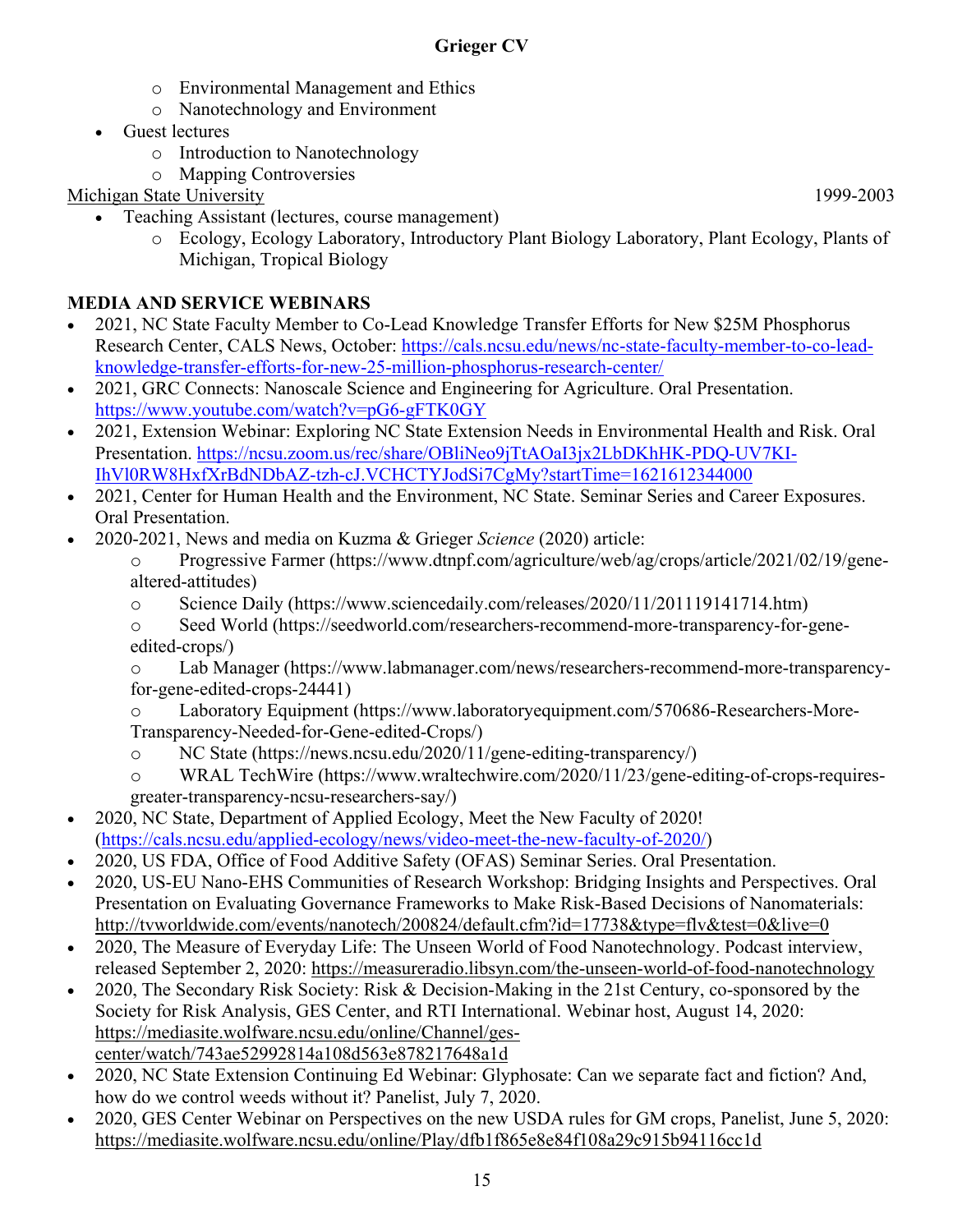• 2020, Society for Risk Analysis Podcast on "COVID-19 Impacts on Risk Research," Panelist, Released May 28:

[https://hwcdn.libsyn.com/p/6/f/c/6fc5852237b9c67e/SRA\\_Podcast\\_Episode\\_4.m4a?c\\_id=74151341&cs\\_i](https://hwcdn.libsyn.com/p/6/f/c/6fc5852237b9c67e/SRA_Podcast_Episode_4.m4a?c_id=74151341&cs_id=74151341&expiration=1590690445&hwt=4b54d1359b41f4ea2ff835ba49ec23f4) [d=74151341&expiration=1590690445&hwt=4b54d1359b41f4ea2ff835ba49ec23f4](https://hwcdn.libsyn.com/p/6/f/c/6fc5852237b9c67e/SRA_Podcast_Episode_4.m4a?c_id=74151341&cs_id=74151341&expiration=1590690445&hwt=4b54d1359b41f4ea2ff835ba49ec23f4)

- 2020, Joint School of Nanoscience & Nanoengineering, at North Carolina A&T State University, Webinar: Ensuring Responsible Innovation of Engineered Nanomaterials: [https://www.youtube.com/watch?v=ZjqQG9WNvMU&feature=youtu.be\)](https://www.youtube.com/watch?v=ZjqQG9WNvMU&feature=youtu.be), March 9, 2020.
- 2020, Society for Risk Analysis and Genetic Engineering and Society Center Colloquium on "Careers in Risk Science," Panel moderator: [https://mediasite.wolfware.ncsu.edu/online/Play/bff379c57b564b2cb2933a009b8822451d?catalog=436ff9](https://mediasite.wolfware.ncsu.edu/online/Play/bff379c57b564b2cb2933a009b8822451d?catalog=436ff975eab64dc5a5646e7812c6877521) [75eab64dc5a5646e7812c6877521](https://mediasite.wolfware.ncsu.edu/online/Play/bff379c57b564b2cb2933a009b8822451d?catalog=436ff975eab64dc5a5646e7812c6877521)
- 2019, Genetic Engineering and Society Colloquium Seminar on Governance Strategies for Emerging Risks of Solar Radiation Management:<https://www.youtube.com/watch?v=YYGEuu4Ks4Q>
- 2018, Featured in RTI University Collaboration Office, Universities and Research Institutions video: [www.rti.org/universities-and-research-institutions](http://www.rti.org/universities-and-research-institutions) and [www.youtube.com/watch?v=AM3Ihk8TSCA](https://www.youtube.com/watch?v=AM3Ihk8TSCA)

## **SERVICE**

- Engagement Committee Member, Society for Risk Analysis- Research Triangle Regional Organization, 2022 to date.
- Chair for Society for Risk Analysis for Session on Perceptions and Risks of Advanced Materials and Technologies, virtual meeting December 2021.
- Advisory Council Member, Society for Risk Analysis- Advanced Materials and Technologies Specialty Group, 2021 to date.
- Graduate School Representative for PhD defense, Dept. Marine, Earth, Atmospheric Sciences, NC State, March 2021
- Diversity, Equity, and Inclusion (DEI) Committee Member, Dept. Applied Ecology, NC State, 2020 to date
- Advisory Board Member, European Commission-funded project, SusNanoFab, 2021 to date
- Advisory Board Member, European Commission-funded project, RiskGONE, 2020 to date
- Environmental Advisory Board Member, Town of Cary, NC, 2018 to date
- Society for Risk Analysis, Annual Meeting, Career Path Breakout: Environmental Engineering and Public Health, 2020
- USDA/NIFA grant proposal review panel member, 2020
- Advisory Board Member, European Commission-funded project caLIBRAte, 2019 to 2020
- Advisory Board Member, NC State University Analytical Instrumentation Facility (AIF), 2019 to 2020
- Co-Chair for Risk Management & Control Community of Research (COR), EU-US consortia on nanoenvironmental, health, and safety research; Aix-en-Provence (FR) 2019, Virtual meeting (2020)
- Review Editor in *Medicine and Public Health*, part of the journal(s) *Frontiers in Big Data and Artificial Intelligence*, 2018 to 2019
- Co-Chair of Symposium NanoSafetyCluster Conference, Copenhagen, DK, 2019
- Sponsor for RTI University Scholar, Dr. James Levis, NC State University, 2018
- Co-Chair of Symposium, From Nanotechnology Risk Management to Innovative Governance: Developing Reliable and Trustable Framework and Tools, Society of Risk Analysis Annual Meeting, 2017
- Member and RTI representative, American National Standards Institute (ANSI)-Accredited U.S. Technical Advisory Group (TAG) ISO/TC 229 Nanotechnologies, Member of Working Group 3 (Health, Safety and Environment) and Working Group 5 (Consumer and Societal Implications), 2014-2018
- Leader of Nanotechnology Workforce, International Union for Conservation of Nature (IUCN), Lausanne, Switzerland, 2014-2017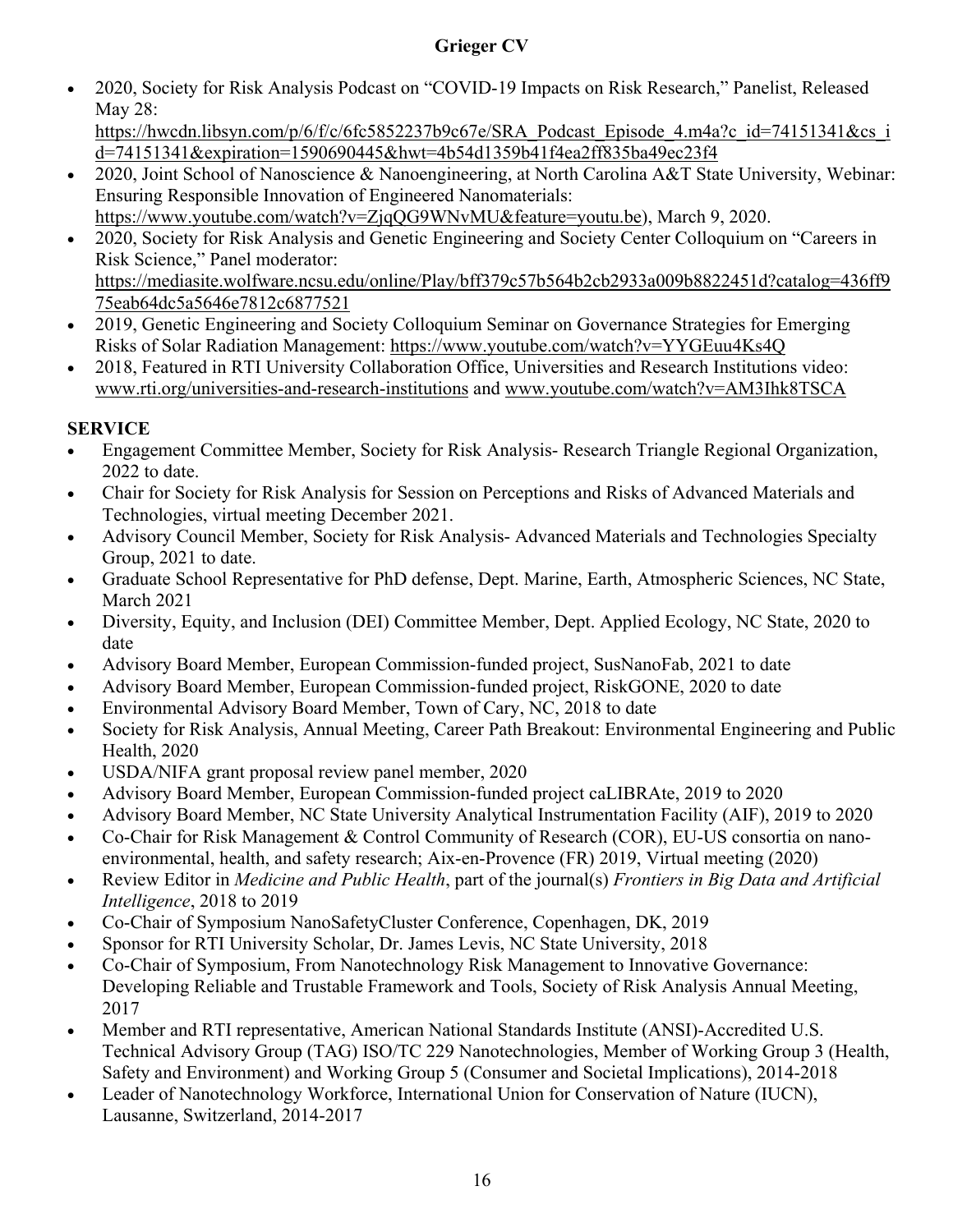- Co-Chair of Symposium, Strategic Research Planning for MWCNTs, Society of Risk Analysis, Annual Meeting 2013, Baltimore, MD, USA
- RTI Mentor, RTI International, Environmental & Health Science Unit, Research Triangle Park, NC, 2013 to date
- Founder and Coordinator of Intra-Departmental Research Group, Emerging Risks Research Group, Department of Management Engineering, Technical University of Denmark, 2011
- Conference Session Chair, Integ-Risk and Society of Risk Analysis (SRA) Conference, Stuttgart, Germany, 2011
- Departmental Green Account Project Manager, Department of Environmental Engineering, Technical University of Denmark, 2009-2010
- Founder and Project Leader, Carbon-Reduction Initiative group, Department of Environmental Engineering, Technical University of Denmark, 2007-2010
- Reporteur, World Health Organization: Enhanced policy advice on environment and health in Europe (PAVEL), Bonn, Germany, 2008
- Reporteur, Nanomaterials: Environmental Risks and Benefits and Emerging Consumer Products (NATO workshop), Faro, Portugal, 2008
- Conference Session Chair, Foundational Issues in Philosophy and Ethics, 6th Congress of the European Society for Agricultural and Food Ethics, Oslo, 2006
- English Editor, for over 70 scientific journal articles, documents, theses, 2005-2011
- Volunteer for United Nations Volunteers and NetAid, assigned to The Gaia Movement Trust, 2006
- Intern, Société Ingénierie et Technique, France, 2004
- Treasurer, Graduate Student Organization, Botany and Plant Pathology Department/ Plant Biology Department, Michigan State University, 2001 – 2003
- Departmental Steward, Graduate Employees Union, Michigan State University, 2000 2003

## **JOURNAL AND PROPOSAL SERVICE**

Reviewer of Manuscripts and Book Chapters:

- *ACS Book, Symposium Series Chapter*
- *Advances in Water Resources*
- *BMJ*
- *Chemical Papers*
- *Chemosphere*
- *Critical Reviews in Toxicology*
- *Elsevier books*
- *Environment International*
- *Environmental Modeling & Software*
- *Environmental Pollution*
- *Environmental Science: Nano*
- *Environmental Science & Technology*
- *Environmental Systems and Decisions*
- *Environmental Science and Pollution Research*
- *Food Research International*

#### Reviewer of Research Proposals:

- USDA/NIFA grant proposals and panel member, 2020
- NC State, Center for Human Health and the Environment, 2020 Pilot Award
- NC State, Undergraduate Research Awards, 2020
- ETH Zurich Research Commission
- Israel Science Foundation
- Mitacs Elevate Proposal, Canada, 2022
- *Journal of Environmental Management*
- *Journal of Nanoparticle Research*
- *Journal of Occupational Medicine and Toxicology*
- *NanoImpact*
- *Nature Nanotechnology*
- *Nano Today*
- *npj Science of Food*
- *Risk Analysis*
- *RTI Press*
- *Science of the Total Environment*
- *Science, Technology, and Human Values*
- *Sustainability – Guest Editor (2020)*
- *Science, Technology, & Human Values*